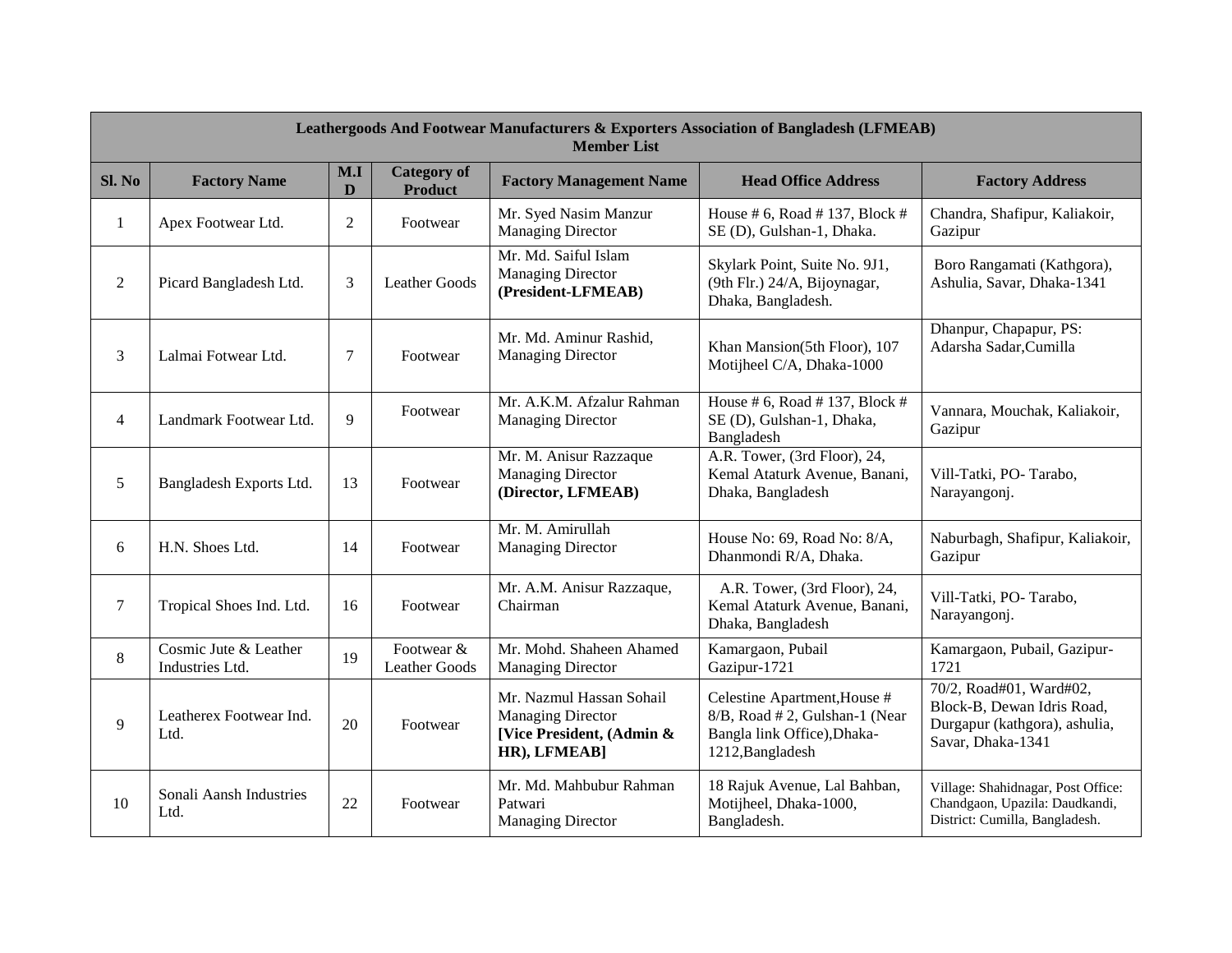|        | <b>Leathergoods And Footwear Manufacturers &amp; Exporters Association of Bangladesh (LFMEAB)</b><br><b>Member List</b> |          |                                      |                                                                         |                                                                                                              |                                                                                     |  |  |  |
|--------|-------------------------------------------------------------------------------------------------------------------------|----------|--------------------------------------|-------------------------------------------------------------------------|--------------------------------------------------------------------------------------------------------------|-------------------------------------------------------------------------------------|--|--|--|
| Sl. No | <b>Factory Name</b>                                                                                                     | M.I<br>D | <b>Category of</b><br><b>Product</b> | <b>Factory Management Name</b>                                          | <b>Head Office Address</b>                                                                                   | <b>Factory Address</b>                                                              |  |  |  |
| 11     | Malim (BD) Co., Ltd.                                                                                                    | 26       | Footwear                             | Mr. Rajib Hasan<br><b>Managing Director</b>                             | HO & 34, Choidana, P.O.-<br>National University, Gazipur,<br>Bangladesh                                      | HO & 34, Choidana, P.O.-<br>National University, Gazipur,<br>Bangladesh             |  |  |  |
| 12     | Shampan Shoes Ltd.                                                                                                      | 31       | Footwear                             | Mr. Shamsuddin Ahmed<br>Chairman                                        | 62, Jigatola, 2nd Floor,<br>Dhanmondi, Dhaka-1209                                                            | HO & Plot # B-54-55, BSCIC<br>I/A, Kanchpur, Sonargaon,<br>Narayangonj, Bangladesh. |  |  |  |
| 13     | Five-R-Footwear Ltd.                                                                                                    | 34       | Footwear                             | Mr. Nasir Khan<br><b>Managing Director</b><br>[Vice President -LFMEAB)] | Jennys House, House no. # -6,<br>Road No.- 68/A, Gulshan-2,<br>Dhaka-1212, Bangladesh.                       | Jennys Industrial Estate,<br>Telirchala, Mouchak, Gazipur                           |  |  |  |
| 14     | Peacock Crafts Ltd.                                                                                                     | 39       | <b>Leather Goods</b>                 | Mr. Jalal Ahmed<br><b>Managing Directo</b>                              | Nandokhali, Tetuljhora,<br>Hemayetpur, Savar                                                                 | Nandokhali, Tetuljhora,<br>Hemayetpur, Savar                                        |  |  |  |
| 15     | F.B. Footwear Ltd.                                                                                                      | 40       | Footwear                             | Mr. Hedayetullah Ron<br><b>Managing Director</b><br>[Director (LFMEAB)] | H# 6, R # 109, B1-CEN(H), L<br>$# 05$ , Suite $# E-4$ , Gulshan-2,<br>Dhaka-                                 | Uloshara, Kaliakoir, Gazipur<br>MD Abdus Salam Xitu                                 |  |  |  |
| 16     | Bata Shoe Co. (BD) Ltd.                                                                                                 | 42       | Footwear                             | Mr. Chitpan Kanhasiri<br><b>Managing Director</b>                       | Tongi, Gazipur, Bangladesh.<br><b>Bata Shoe Company</b><br>(Bangladesh) Ltd.<br>Tongi / Gazipur / Bangladesh | (i) Tongi, Gazipur (ii)<br>Dhamrai, Dhaka                                           |  |  |  |
| 17     | <b>ABC</b> Footwear Industries<br>Ltd.                                                                                  | 44       | Footwear                             | Mr. Zainal Abedin<br><b>Managing Director</b>                           | House # $50/1(1st$ Flr) Road#<br>11/A, Dhanmondi, Dhaka-1209<br><b>Banglades</b>                             | Zirabo, Ashulia, Dhaka                                                              |  |  |  |
| 18     | Akij Footwear Ltd.                                                                                                      | 49       | Footwear                             | Mr. Sheikh Nafis Uddin<br>Fahim<br><b>Managing Director</b>             | Akij Chamber (7th Flr.), 73,<br>Dilkusha C/A.<br>Dhaka-1000, Bangladesh.                                     | East Norosinghapur, Zirabo,<br>Savar, Dhaka                                         |  |  |  |
| 19     | MAF Shoes Ltd.                                                                                                          | 51       | Footwear                             | Mr. Hasnat Md. Abu Obaida<br><b>Managing Director</b>                   | 83 Khatungonj, Chattogram                                                                                    | Chandgaon I/A (Outer Signal),<br>Chadgaon-4221, Chittagong,<br>Bangladesh           |  |  |  |
| 20     | Matrighor Ltd.                                                                                                          | 52       | <b>Leather Goods</b>                 | Mr. Mohammad Abdullah Al<br>Mamun<br><b>Managing Director</b>           | HO & Shingair Road,<br>Hemayetpur, Tetuljhora Road,<br>Savar, Dhaka-1340                                     | HO & Shingair Road,<br>Hemayetpur, Tetuljhora Road,<br>Savar, Dhaka-1340            |  |  |  |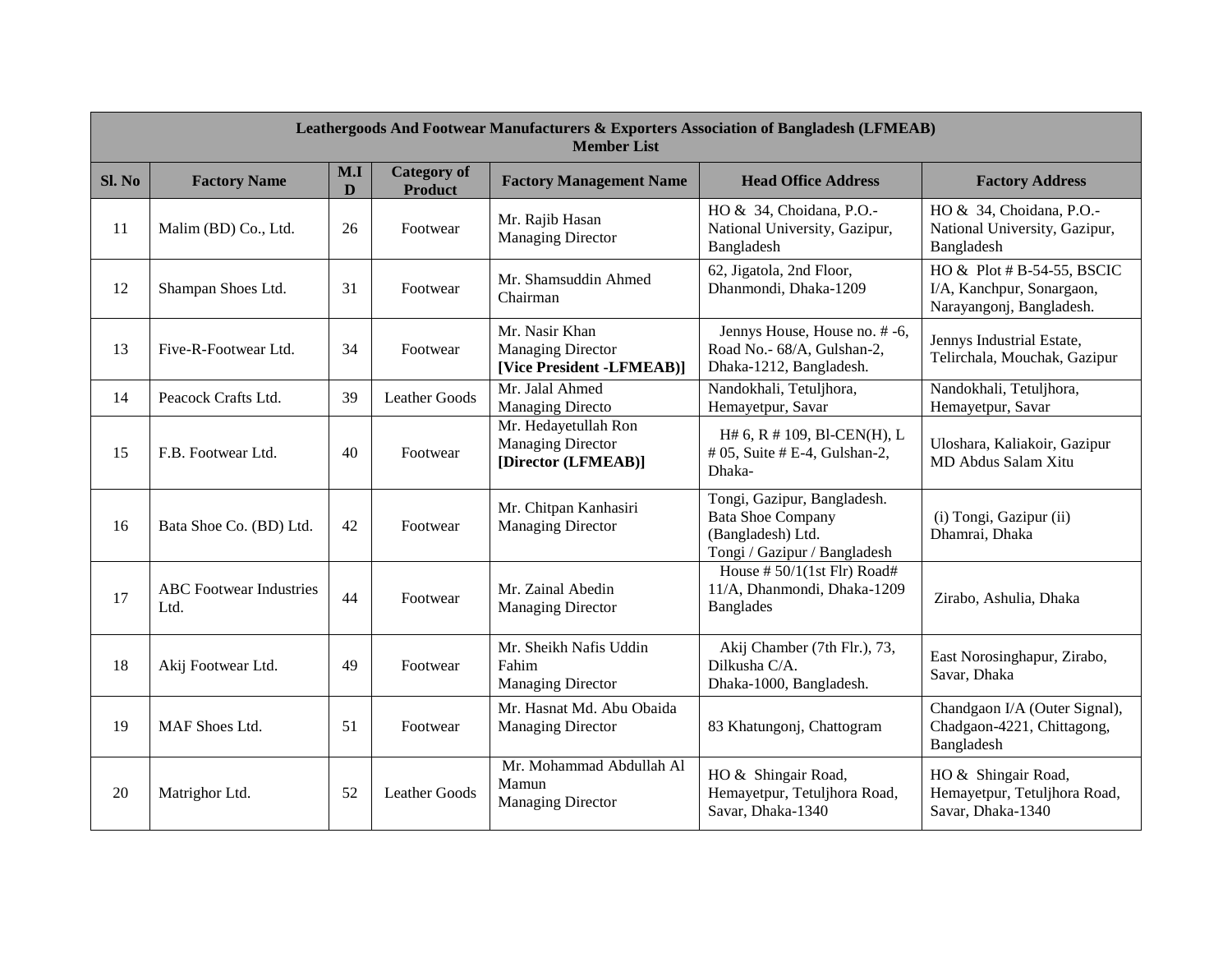|        | <b>Leathergoods And Footwear Manufacturers &amp; Exporters Association of Bangladesh (LFMEAB)</b><br><b>Member List</b> |          |                                      |                                                                        |                                                                                                        |                                                                                                        |  |  |  |
|--------|-------------------------------------------------------------------------------------------------------------------------|----------|--------------------------------------|------------------------------------------------------------------------|--------------------------------------------------------------------------------------------------------|--------------------------------------------------------------------------------------------------------|--|--|--|
| SI. No | <b>Factory Name</b>                                                                                                     | M.I<br>D | <b>Category of</b><br><b>Product</b> | <b>Factory Management Name</b>                                         | <b>Head Office Address</b>                                                                             | <b>Factory Address</b>                                                                                 |  |  |  |
| 21     | <b>BBJ</b> Leather Goods Ltd.                                                                                           | 57       | Leather Goods                        | Mr. Zainal Abedin Majumder<br><b>Managing Director</b>                 | House # $50/1(1st$ Flr) Road#<br>11/A, Dhanmondi, Dhaka-1209.<br>Bangladesh                            | Zirabo, Ashulia, Dhaka                                                                                 |  |  |  |
| 22     | Bay Footwear Ltd.                                                                                                       | 58       | Footwear                             | Mr. Ziaur Rahman<br><b>Managing Director</b><br>(Director-LFMEAB)      | Bay Footwear Unit (2)<br>Plot-1981-1989, Telirchala,<br>Mouchak<br>Kaliakair, Gazipur-1700             | Bay Footwear Unit (2)<br>Plot-1981-1989, Telirchala,<br>Mouchak, Kaliakair, Gazipur-<br>1700           |  |  |  |
| 23     | Yuko Leather Goods Ltd.                                                                                                 | 59       | Leather Goods                        | Mr. Saidur Rahman<br>Chif Executive Officer                            | HO & 206, 222, Faidabad<br>(Primary School Road),<br>Dakkhin Khan, Uttara, Dhaka-<br>1230, Bangladesh. | HO & 206, 222, Faidabad<br>(Primary School Road),<br>Dakkhin Khan, Uttara, Dhaka-<br>1230, Bangladesh. |  |  |  |
| 24     | Rayan Crafts Ltd.                                                                                                       | 60       | Leather Goods                        | Mr. Sheikh Ziaul Ahsan<br><b>Executive Director</b>                    | HO & B# 54-55, BSCIC I/A.<br>Kanchpur, Narayangonj,<br>Bangladesh.                                     | Plot # B-54-55, BSCIC I/A,<br>Kanchpur, Sonargaon,<br>Narayangonj, Bangladesh.                         |  |  |  |
| 25     | Phulhar Footwear Ltd.                                                                                                   | 62       | Footwear                             | Mr. Motiur Rahman<br>Managing Director                                 | Meherba Plaza (2nd Floor), 33,<br>Topkhana Road, Dhaka-1000,<br>Bangladesh.                            | West Ponipur, Patikara, Kabila,<br>Comilla                                                             |  |  |  |
| 26     | Earth Footwear Ltd.                                                                                                     | 63       | Footwear                             | Mr. Faruk Ahmed<br>Managing Director                                   | Flat-AB3, House-101,<br>Suhrawardi Avenue, Baridhara<br>Diplomatic Zone<br>Dhaka-1212, Bangladesh.     | BIDC Road, Joydevpur,<br>Gazipur                                                                       |  |  |  |
| 27     | <b>Bengal Shoe Industries</b><br>Ltd.                                                                                   | 65       | Footwear                             | Mr. Mohammed Tipu Sultan<br><b>Managing Director</b>                   | HO & 147/1, Hazaribagh,<br>Dhaka-1209, Bangladesh.                                                     | Rakhalia, Raipur, Laxmipur                                                                             |  |  |  |
| 28     | Mynote Private Limited                                                                                                  | 66       | Leather Goods                        | Mr. Asif Choudhury<br>Director                                         | Flat # B3, (Winter Garden<br>Apartments) House #8, Raod 3<br>107, Gulshan-2, Dhaka,-1212               | Shangbadik Bhaban 21<br>Rajakhali, Thana Demra,<br>Dakghor Demra, Jilla Dhaka-<br>1360.                |  |  |  |
| 29     | Footbed Footwear Ltd.                                                                                                   | 68       | Footwear                             | Mr. Hedayetullah Ron<br><b>Managing Director</b><br>(Director, LFMEAB) | H# 6, R # 109, B1-CEN(H), L #<br>05, Suite # E-4, Gulshan-2,<br>Dhaka-1212,                            | Uloshara, Kaliakoir, Gazipur                                                                           |  |  |  |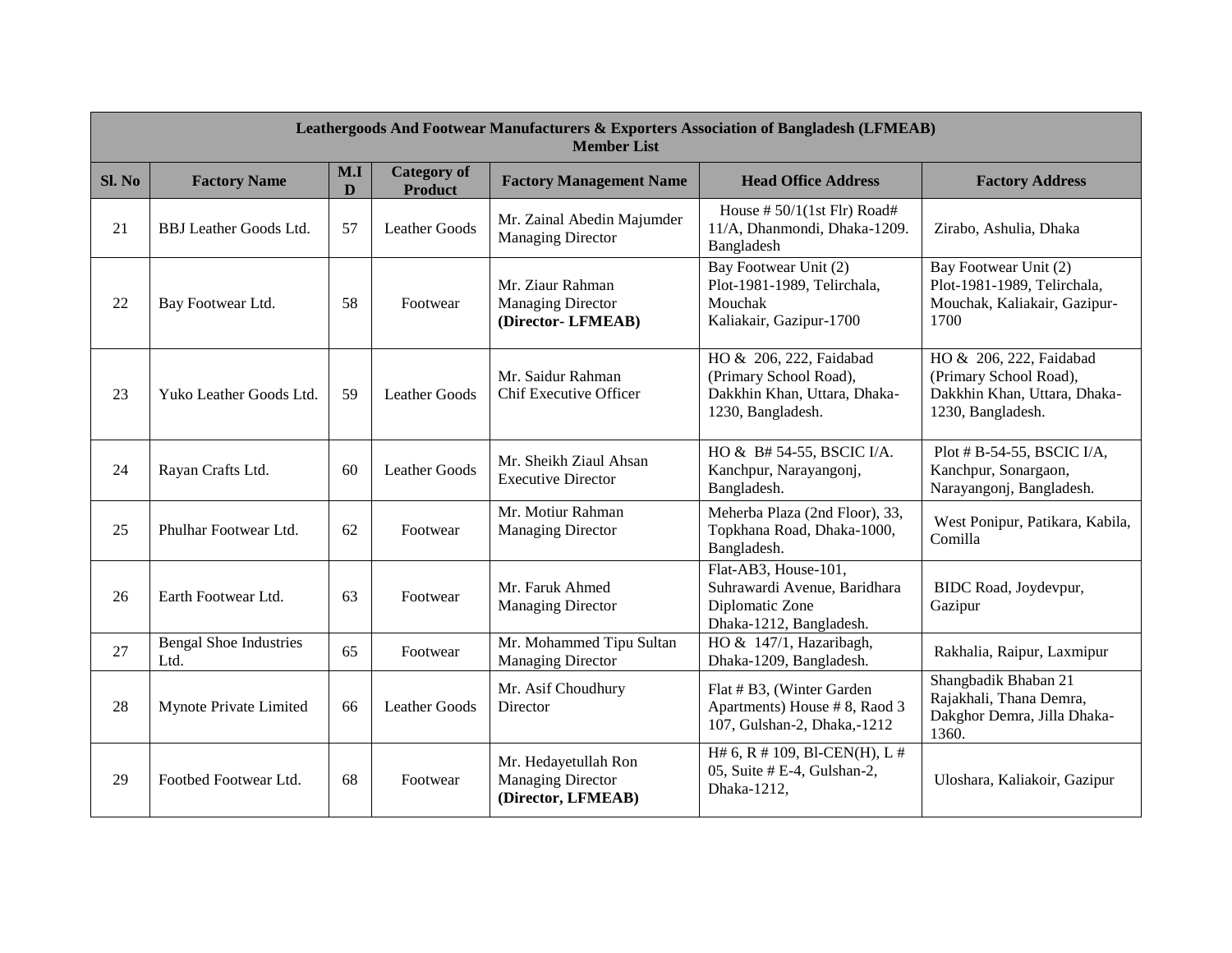|        | <b>Leathergoods And Footwear Manufacturers &amp; Exporters Association of Bangladesh (LFMEAB)</b><br><b>Member List</b> |          |                                      |                                                                            |                                                                                                                |                                                                                                                     |  |  |  |
|--------|-------------------------------------------------------------------------------------------------------------------------|----------|--------------------------------------|----------------------------------------------------------------------------|----------------------------------------------------------------------------------------------------------------|---------------------------------------------------------------------------------------------------------------------|--|--|--|
| Sl. No | <b>Factory Name</b>                                                                                                     | M.I<br>D | <b>Category of</b><br><b>Product</b> | <b>Factory Management Name</b>                                             | <b>Head Office Address</b>                                                                                     | <b>Factory Address</b>                                                                                              |  |  |  |
| 30     | <b>Blue Ocean Footwear</b><br>Ltd.                                                                                      | 71       | Footwear                             | Mr. Yu, Cheng Hsing (Sam)<br><b>Managing Director</b>                      | House $#06$ , Road $#137$ , Block<br># SE (D), Gulshan-1, Dhaka-<br>1212, Bangladesh.                          | Plot-20, 22-25, East Chandra,<br>Kaliakoir, Gazipur.                                                                |  |  |  |
| 31     | <b>Tres International</b><br>Bangladesh Ltd.                                                                            | 72       | Footwear                             | Mr. Masahiro Onoda<br>Managing Director                                    | House $# 501$ , Road $# 8$<br>(New), Mirpur DOHS, Dhaka-<br>1216                                               | Mia Mansion, Vill-Veron,<br>POZirabo, Thana-Ashulia,<br>Savar, Dhaka                                                |  |  |  |
| 32     | Venezia Crafts &<br>Leathergoods                                                                                        | 73       | Footwear                             | Mr. Mohammed Shariful<br>Hassan (Shamim)<br><b>Chief Executive Officer</b> | House #09, Unit#05, (GF),<br>Road-14 (Old 29), Dhanmondi<br>R/A, Dhaka -1209, Bangladesh                       | Plot-77 (2nd Floor), Dewan<br>Idris Road, Durgapur (Kathgora<br>Bazar), Ashulia, Savar, Dhaka-<br>1340, Bangladesh. |  |  |  |
| 33     | Step Shoe-Last &<br>Accessories Company<br>Ltd.                                                                         | 74       | Shoe Last &<br>Accessories           | Mr. Shamim Kabir<br>Managing Director                                      | Baly complex , sec-4, Uttara<br>Dhaka                                                                          | Kamartek, Joshor, Shibpur,<br>Narshingdi                                                                            |  |  |  |
| 34     | US-Bangla Leather<br>Products Ltd.                                                                                      | 82       | <b>Leather Goods</b>                 | Ms. Dilruba Parvin<br><b>Managing Director</b>                             | House #77, Sohrawardi Avenue<br>Baridhara Diplomatic Zone<br>Dhaka-1212.                                       | Holding No. 38/1, Kuturia,<br>Ashulia, Savar, Dhaka-1344                                                            |  |  |  |
| 35     | Panda Shoes Industry<br>Ltd.                                                                                            | 83       | Footwear                             | Mr. Cai Chunlei<br>Managing<br>Director                                    | House #102, Northern Road<br>DOHS, Baridhara, Dhaka                                                            | Holding No. 100/2, Block -B,<br>East Chandura, Kaliakoir,<br>Gazipur                                                |  |  |  |
| 36     | Huizhou Baijia Gloves<br>Co.Ltd.                                                                                        | 85       | <b>Hand Gloves</b>                   | Mr. Yiu Sun<br>Managing Director                                           | HO & Manikgonj Para (Near<br>Molla Market), Beron, P.O-<br>Zirabo, P.S- Ashulia, Savar                         | HO & Manikgonj Para (Near<br>Molla Market), Beron, P.O-<br>Zirabo, P.S- Ashulia, Savar                              |  |  |  |
| 37     | Palmy Shoes Ltd.                                                                                                        | 86       | Footwear                             | Mr. Md. Ashequl Islam<br><b>Chief Executive Officer</b>                    | Village: Kabilpur, P.O:<br>Kurchhap, Union: 14 No<br>Sultanpur, Upazilla: Debidwar,<br>District: Comilla-3510. | Ali Hossain Siraj Market,<br>Doyapur, Razapara, Sadar<br>Dakhin Comilla.                                            |  |  |  |
| 38     | <b>Escort Footwears (BD)</b><br>Ltd.                                                                                    | 89       | Footwear                             | Mr. Md. Shaheen Ahamed<br>Managing Director                                | 53 Shere - E- Bangla Road,<br>Zigatola, Tannerymore,<br>Hazaribagh, Dhaka-1209                                 | 1/4, Jhauchar, Kamrangirchar,<br>Dhaka-1211                                                                         |  |  |  |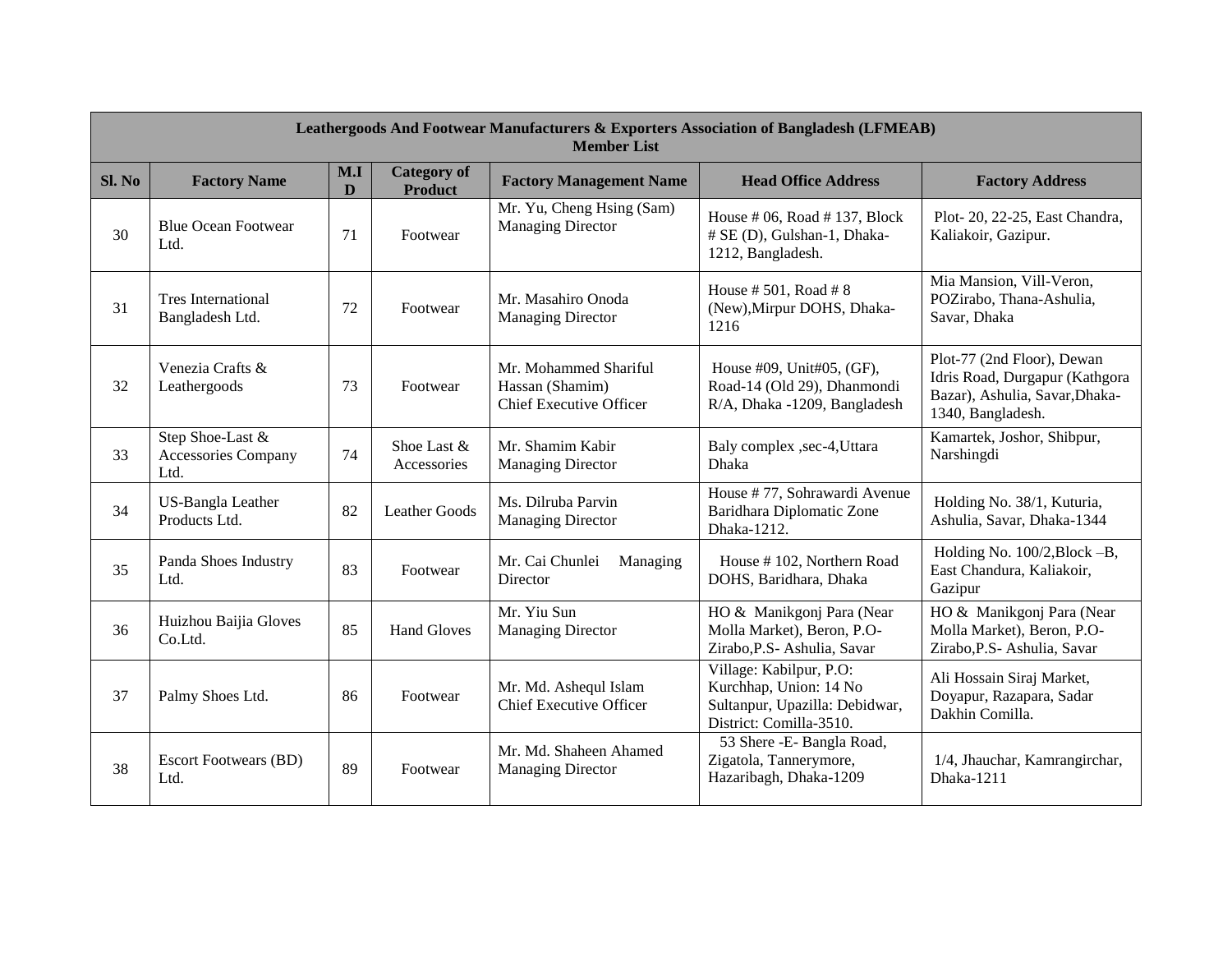|        | <b>Leathergoods And Footwear Manufacturers &amp; Exporters Association of Bangladesh (LFMEAB)</b><br><b>Member List</b> |          |                                      |                                                        |                                                                                                                 |                                                                                                                 |  |  |  |
|--------|-------------------------------------------------------------------------------------------------------------------------|----------|--------------------------------------|--------------------------------------------------------|-----------------------------------------------------------------------------------------------------------------|-----------------------------------------------------------------------------------------------------------------|--|--|--|
| SI. No | <b>Factory Name</b>                                                                                                     | M.I<br>D | <b>Category</b> of<br><b>Product</b> | <b>Factory Management Name</b>                         | <b>Head Office Address</b>                                                                                      | <b>Factory Address</b>                                                                                          |  |  |  |
| 39     | Smart Walk                                                                                                              | 90       | Footwear                             | Mr. Sultan Uddin Ahmed<br>Proprietor                   | House # 09, Road - 05, Sector -<br>10, Uttara Model Town, Dhaka-<br>1230 Bangladesh                             | Dakkhinkhan (Nodda Para),<br>Member Bari, Dakkhinkhan,<br>Dhaka-1230                                            |  |  |  |
| 40     | Fortune Shoes Ltd.                                                                                                      | 91       | Footwear                             | Mr. Md. Mizanur Rahman<br>Chairman                     | HO & Plot No. - 66-67-68,<br><b>BSCIC</b> Industrial Area,<br>Kawnia, Barisal                                   | HO & Plot No. - 66-67-68,<br><b>BSCIC</b> Industrial Area,<br>Kawnia, Barisal                                   |  |  |  |
| 41     | Ananta Leather<br>Collections Ltd.                                                                                      | 93       | <b>Leather Goods</b>                 | Mr. Inamul Haq Khan<br>Chairman                        | H-02, R-10, Sector-11, Uttara,<br>Dhaka-1230                                                                    | Nischintapur, DEPZ, Ashulia,<br>Dhaka                                                                           |  |  |  |
| 42     | T.K. Footwear Ltd.                                                                                                      | 94       | Footwear                             | Mr. Md. Abul Kalam<br><b>Managing Director</b>         | 83, Khatungonj, Chittagong                                                                                      | 4 CDA Industrial Area,<br>Chandgaon, Kalurghat,<br>Chittagong.                                                  |  |  |  |
| 43     | Hamko Leathers Limited                                                                                                  | 96       | Footwear                             | Mr. Syed Ahmed Talukder<br>Chairman                    | Akram Tower, 199 Shahid<br>Nazrul Islam Sarani,<br>Bijoynagor, Dhaka-1000                                       | Andarmanik, Mouchak,<br>Kaliakoir, Gazipur                                                                      |  |  |  |
| 44     | VIG Crafts & Products<br>Co. Ltd.                                                                                       | 100      | <b>Leather Goods</b>                 | Mr. Mohammad Faruk Alam<br><b>Managing Director</b>    | Dag No. 63 & 368, Char<br>Jamalpur, Baira Bazar Singair,<br>Manikgonj, Bangladesh.                              | Dag No. 63 & 368, Char<br>Jamalpur, Baira Bazar Singair,<br>Manikgonj, Bangladesh.                              |  |  |  |
| 45     | Holmewood Ltd.                                                                                                          | 102      | Footwear                             | Mr. Md. Wahidul Haque<br><b>Managing Director</b>      | Tafin Tower, Tatul jura college<br>mor, Singair road, P.O-Raz<br>Fulbaria, Hamayethpur, Savar,<br>Dhaka.        | Tafin Tower, Tatul jura college<br>mor, Singair road, P.O- Raz<br>Fulbaria, Hamayethpur, Savar,<br>Dhaka.       |  |  |  |
| 46     | Golden Frog                                                                                                             | 104      | Leather Goods                        | Mr. Mostaque Sum Billah<br>Proprietor                  | Bhai Bhai Complex, Mouza 732<br>Purbahati, Hemayet pur,<br>Savar, Dhaka                                         | Bhai Bhai Complex, Mouza 732<br>Purbahati, Hemayet pur,<br>Savar, Dhaka                                         |  |  |  |
| 47     | Patenga Footwear (Pvt.)<br>Ltd.                                                                                         | 105      | Footwear                             | Mr. Chen Shao Teseng<br><b>Managing Director</b>       | HO & Plot No. 7 & 8, Sector-6/A,<br>Chittagong, Export Processing<br>Zone, South Halishahar,<br>Chittagong-4223 | HO & Plot No. 7 & 8, Sector-6/A,<br>Chittagong, Export Processing<br>Zone, South Halishahar,<br>Chittagong-4223 |  |  |  |
| 48     | Pacific Footwear<br><b>Industries Limited</b>                                                                           | 107      | Footwear                             | Mr. S.M. Hasanuzzaman Tito<br><b>Managing Director</b> | Dhaka Office: Planners Tower<br>(8th Floor), 13/A, Sonargaon<br>Road, Dhaka-1000                                | Nandan (Islampur), Codda,<br>Gazipur Sadar, Gazipur,<br>Bangladesh                                              |  |  |  |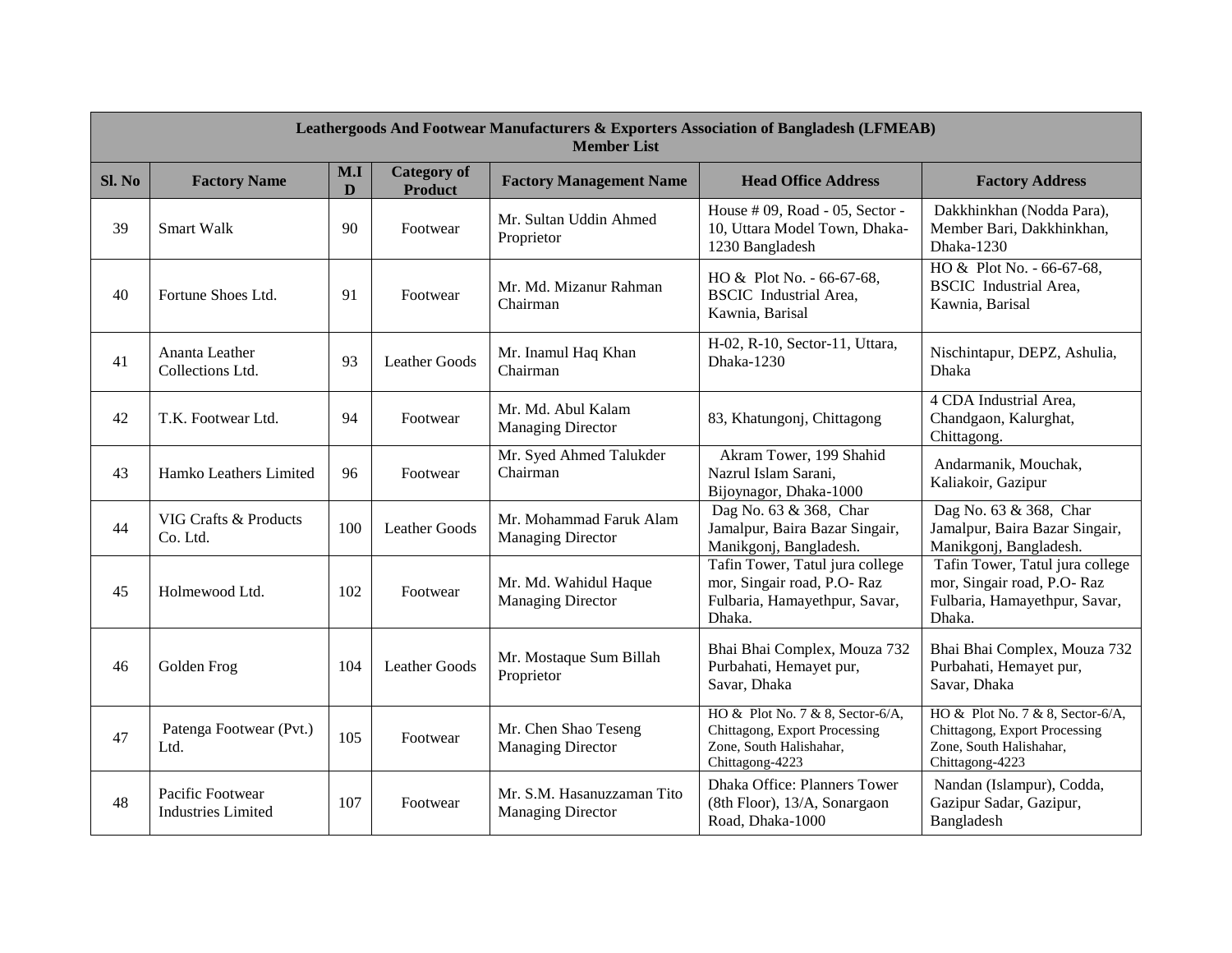|        | <b>Leathergoods And Footwear Manufacturers &amp; Exporters Association of Bangladesh (LFMEAB)</b><br><b>Member List</b> |          |                                      |                                                     |                                                                                                        |                                                                                                                          |  |  |  |
|--------|-------------------------------------------------------------------------------------------------------------------------|----------|--------------------------------------|-----------------------------------------------------|--------------------------------------------------------------------------------------------------------|--------------------------------------------------------------------------------------------------------------------------|--|--|--|
| Sl. No | <b>Factory Name</b>                                                                                                     | M.I<br>D | <b>Category of</b><br><b>Product</b> | <b>Factory Management Name</b>                      | <b>Head Office Address</b>                                                                             | <b>Factory Address</b>                                                                                                   |  |  |  |
| 49     | <b>BLJ</b> Bangladesh<br>Corporation Ltd.                                                                               | 108      | <b>Leather Goods</b>                 | Mr. Md. Faruq Ahmed<br>Managing Director            | Dosaid College Road,<br>Banglobari Area, Ashulia,<br>Savar, Dhaka                                      | Dosaid College Road,<br>Banglobari Area, Ashulia,<br>Savar, Dhaka                                                        |  |  |  |
| 50     | DLF Korbang Ltd.                                                                                                        | 110      | <b>Leather Goods</b>                 | Mr. David Yong Ro<br><b>Managing Director</b>       | Office & H # 1959, Salna -<br>Shimultoli Road, South Salna,<br>Gazipur Sadar-1703,<br>Bangladesh       | Office & H # 1959, Salna -<br>Shimultoli Road, South Salna,<br>Gazipur Sadar-1703,<br>Bangladesh                         |  |  |  |
| 51     | <b>BANBIZ</b> (Pvt) Limited                                                                                             | 112      | Footwear                             | Mr. S Mahmudul Haque<br>CEO & Managing Director     | House-72, Block-B, Road-21,<br>Dhaka-1213.                                                             | Amir Hamza Road, 09<br>Tepirbari, PO: Tengra, Union:<br>Telihati, UZ: Sripur, Dist.:<br>Gazipur (On Maona-Barmi<br>Road) |  |  |  |
| 52     | <b>JIHAN</b> Footwear (Pvt)<br>Ltd.                                                                                     | 113      | Footwear                             | Mr. Shahjada Ahmed Roni,<br>Managing director       | 64/4 (4th Fl.), Park Lane<br>Complex, Naya Paltan, Dhaka-<br>1000                                      | Rampur, Burichong, Comilla-<br>3500                                                                                      |  |  |  |
| 53     | <b>Royal Shoes</b>                                                                                                      | 114      | Footwear                             | Mr. Md. Zakir Hossain<br>Patowary<br>Proprietor     | $H \# 407$ (1st Floor), R $\# 29$ , New<br>DOHS, Mohakhali, Dhaka-1206                                 | 1/1, Kakil, Tilar Gati, Tongi,<br>Gazipur                                                                                |  |  |  |
| 54     | <b>Italy Footwear Limited</b>                                                                                           | 118      | Footwear                             | Mr. Jahangir Alam Khan,<br><b>Managing Director</b> | Plot-5, Block-B, Ward-5,<br>Nolvoge, Tarartek (MainRoad),<br>Sonargaon Janapath, Uttara,<br>Dhaka-1230 | Plot-5, Block-B, Ward-5,<br>Nolvoge, Tarartek (MainRoad),<br>Sonargaon Janapath, Uttara,<br>Dhaka-1230                   |  |  |  |
| 55     | Wintex Gloves (DK) Ltd.                                                                                                 | 120      | <b>Hand Gloves</b>                   | MR. LO YING HUNG,<br><b>Managing Director</b>       | Unit 14, 16/F, One Midtown,<br>No. 11, HOI SHING Road,<br>TSUEN WAN, Hongkong                          | Barman Tower, Karal,<br>Surichala, Shafipur, Kaliakair,<br>Gazipur                                                       |  |  |  |
| 56     | <b>ECM FOOTWEAR LTD</b>                                                                                                 | 122      | Footwear                             | Mr. Shah Syed Kamal<br><b>Managing Director</b>     | 222, Tejgaon I/A, Dhaka                                                                                | Pirujali, Mirjapur, Gazipur<br>Sadar, Gazipur                                                                            |  |  |  |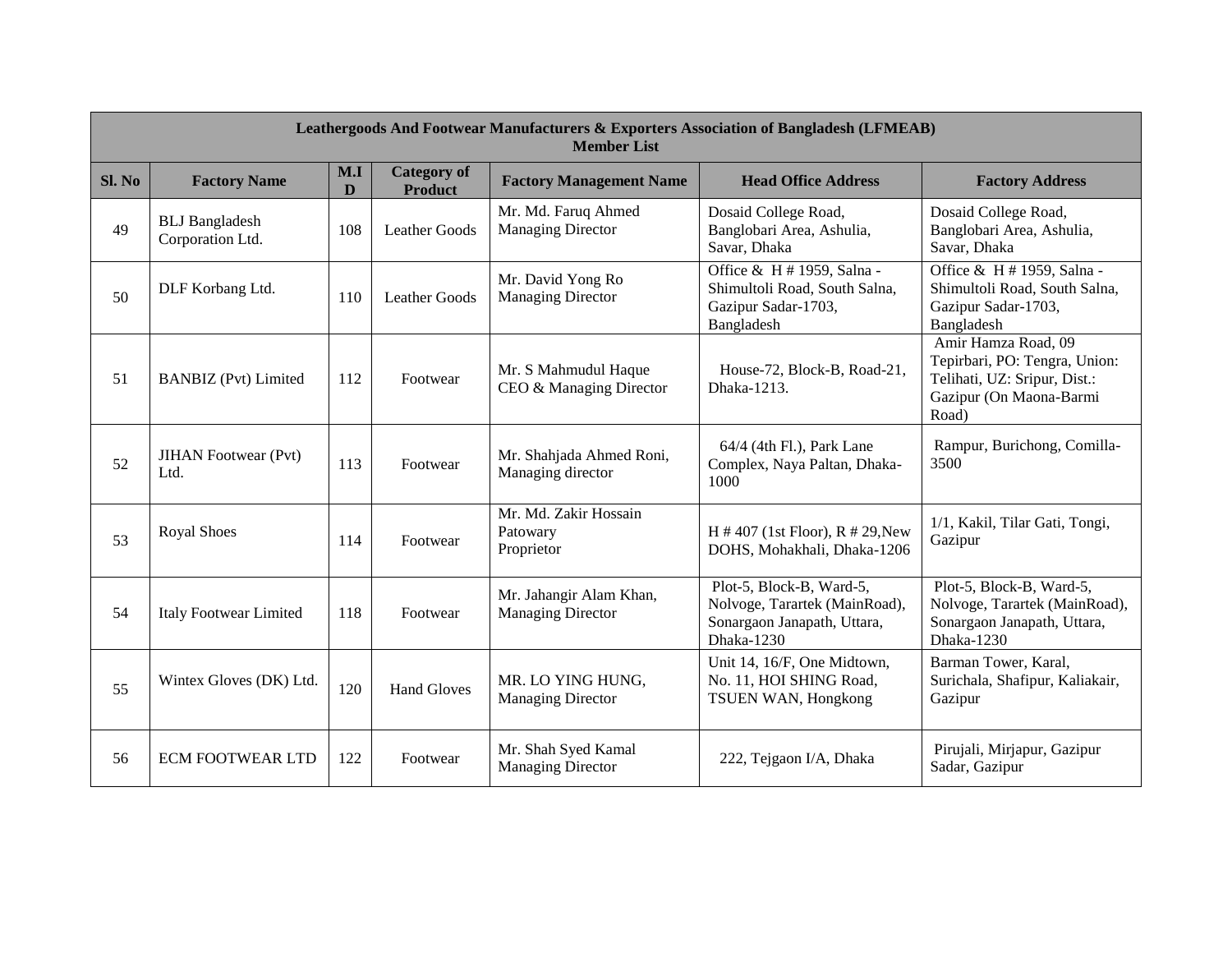|        | <b>Leathergoods And Footwear Manufacturers &amp; Exporters Association of Bangladesh (LFMEAB)</b><br><b>Member List</b> |          |                                      |                                                               |                                                                                  |                                                                                           |  |  |  |
|--------|-------------------------------------------------------------------------------------------------------------------------|----------|--------------------------------------|---------------------------------------------------------------|----------------------------------------------------------------------------------|-------------------------------------------------------------------------------------------|--|--|--|
| Sl. No | <b>Factory Name</b>                                                                                                     | M.I<br>D | <b>Category of</b><br><b>Product</b> | <b>Factory Management Name</b>                                | <b>Head Office Address</b>                                                       | <b>Factory Address</b>                                                                    |  |  |  |
| 57     | <b>ROYAL FOOTWEAR</b><br><b>LIMITED</b>                                                                                 | 123      | Footwear                             | Mr. Md. Zakir Hossain<br>Patowary<br><b>Managing Director</b> | H # 407 (1st Floor), $R \neq 29$ ,<br>New DOHS, Mohakhali, Dhaka-<br>1206        | 1/1, Kakil, Tilar Gati, Tongi,<br>Gazipur                                                 |  |  |  |
| 58     | <b>BAI XUE LIAN</b><br><b>BANGLADESH</b><br><b>LIMITED</b>                                                              | 124      | Out Sole                             | Mr. Md. Asif Ikbal<br><b>Managing Director</b>                | 3631, Sardar Bari, Dakkhin<br>Khan, Uttara, Dhaka                                | 3631, Sardar Bari, Dakkhin<br>Khan, Uttara, Dhaka                                         |  |  |  |
| 59     | Rider Leather Bags &<br>Luggage Factory Ltd.                                                                            | 126      | <b>Leather Goods</b>                 | Mr. Md. Nazmul Islam<br><b>Managing Director</b>              | Flat 1/C, House#07, Road#14/C,<br>Sector, 04, Uttara, Dhaka-1230                 | Khariala, Bahadurpur,<br>Ashugonj, Brahmanbaria                                           |  |  |  |
| 60     | Ramim Leather &<br><b>Finished Goods</b><br>Corporation (RLFG)                                                          | 127      | <b>Leather Goods</b>                 | Mr. Shah Md. Abdullah<br>Proprietor                           | Section-10, Block-C, Line-12,<br>House: 4&5, Mirpur, Dhaka-<br>1216              | HOLDING No-170, Block-C,<br>Road-03, Ward No-02,<br>Durgapur, Khatgora, Ashulia,<br>Savar |  |  |  |
| 61     | Iqra Footwear Industries<br>Ltd.                                                                                        | 130      | Footwear                             | Mr. Mobarak Islam<br><b>Managing Director</b>                 | Room: 402, 21/1 Haque<br>Mansion, Jigatola, Dhaka                                | West Bhagalpur, Baijitpur,<br>Kishoregonj-2336                                            |  |  |  |
| 62     | Shoeniverse Footwear<br>Ltd                                                                                             | 131      | Footwear                             | Mr. Riad Mahmud<br><b>Managing Director</b>                   | NPOLY HOUSE, GA-99/3,<br>Pragati Shoroni, Middle Badda,<br>Dhaka-1212.           | Vill: Hobibari, Word No: 09,<br>P.O:Hobibari, U.P: Valuka,<br>Dist:Mymensingh             |  |  |  |
| 63     | Try On Shoe Material Bd<br>Limited                                                                                      | 133      | Outsole                              | Chung Ping Jung<br><b>Managing Director</b>                   | Trading Corporation of<br>Bangladesh, TCB Bhaban<br>(9th Floor), 1 Kawran Bazzar | Plot.1398, Talirchala, Mouchak,<br>Kaliakair, Gazipur, Bangladesh                         |  |  |  |
| 64     | Anan Footwear &<br>Leather Goods Ltd.                                                                                   | 135      | Footwear &<br><b>Leather Goods</b>   | Mr. Md. Nazmul Ahasan<br>Sarker<br><b>Managing Director</b>   | House: 07 (1st Floor), Road: 13<br>(New) Dhanmondi R/A, Dhaka-<br>1209           | Pabur, Kapashia, Gazipur<br>Tel: 5815034, 58150279,                                       |  |  |  |
| 65     | Global Shoes Ltd.                                                                                                       | 139      | Footwear                             | Mr. M A Kayum Howlader<br><b>Managing Director</b>            | H # 127, Road No # 10, Block #<br>C, Nekaton, Gulshan-1                          | Village + P.O: Habirbari, Ward:<br>07, Valuka, Mymensingh,<br>Bangladesh                  |  |  |  |
| 66     | Step Luggage and<br>Leather Goods Ltd.                                                                                  | 140      | Luggage &<br>Leather<br>Products     | Mr. Shamim Kabir<br><b>Managing Director</b>                  | House: 01, Road: 15, Sector: 01,<br>Uttara, Dhaka-1230                           | Jessore, Sibpur, Narsingdi                                                                |  |  |  |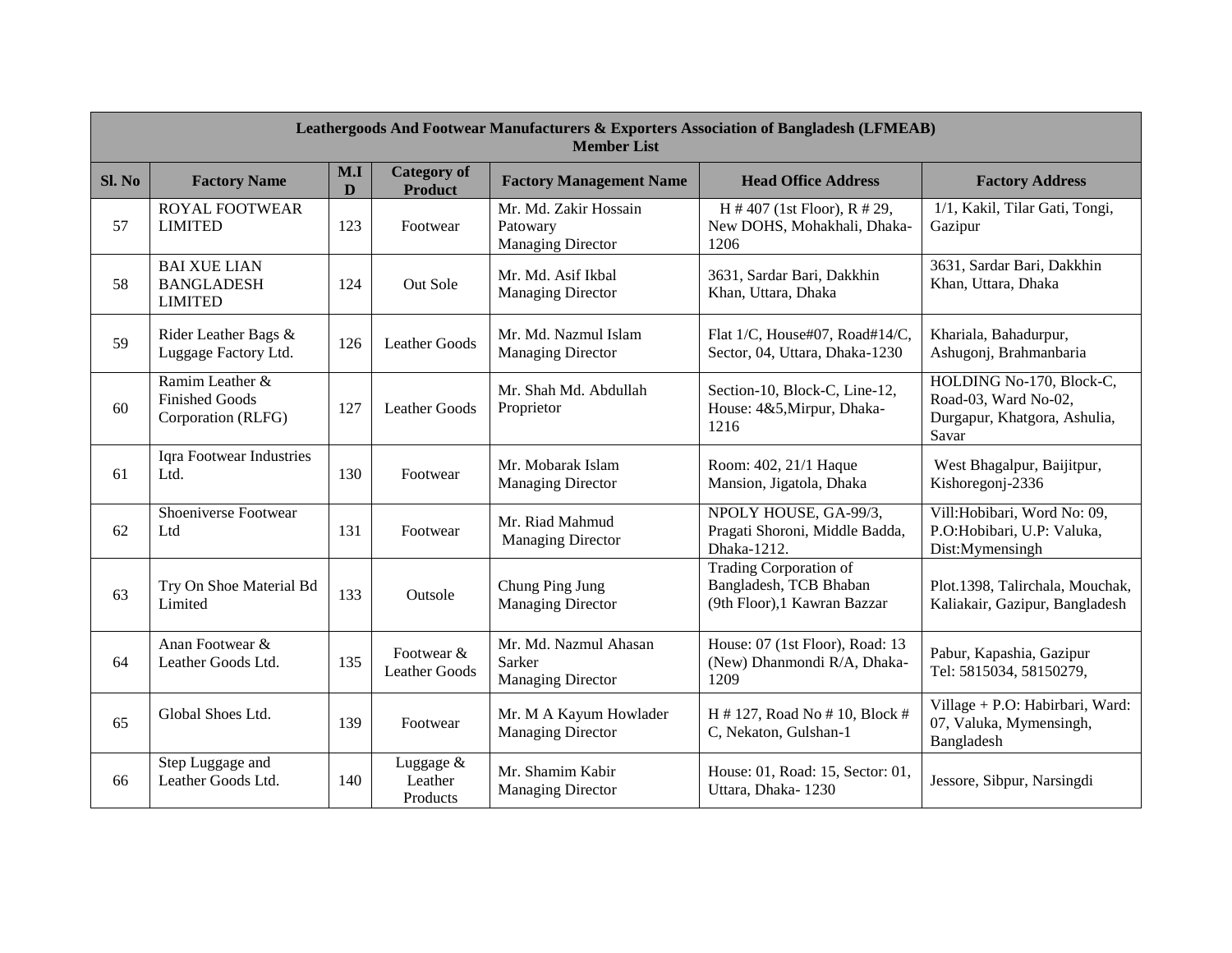|       | <b>Leathergoods And Footwear Manufacturers &amp; Exporters Association of Bangladesh (LFMEAB)</b><br><b>Member List</b> |          |                                      |                                                              |                                                                                                          |                                                                                                   |  |  |  |
|-------|-------------------------------------------------------------------------------------------------------------------------|----------|--------------------------------------|--------------------------------------------------------------|----------------------------------------------------------------------------------------------------------|---------------------------------------------------------------------------------------------------|--|--|--|
| SL No | <b>Factory Name</b>                                                                                                     | M.I<br>D | <b>Category</b> of<br><b>Product</b> | <b>Factory Management Name</b>                               | <b>Head Office Address</b>                                                                               | <b>Factory Address</b>                                                                            |  |  |  |
| 67    | <b>Best Leather Company</b><br>Ltd.                                                                                     | 141      | <b>Hand Gloves</b>                   | Mr. Mohammed Nayeem<br>Hossain<br><b>Managing Director</b>   | Alam Tower, 12 DIT Extension<br>Road, Motijheel C/A Dhaka-<br>1000                                       | 2478, Ganakbari, Sreepur,<br>Asulia, Savar, Dhaka                                                 |  |  |  |
| 68    | Riyadh Trading Limited                                                                                                  | 142      | Footwear                             | Mr. Md. Nizam Uddin<br>Chowdhury<br><b>Managing Director</b> | Fair Floor, (3rd Floor), 302<br>Chandanpura, Nawab<br>Sirajuddowala Road, Chittagong                     | Bhoirab Bazar, Shamvupur,<br>Kishoregonj.                                                         |  |  |  |
| 69    | Akij Shoes Limited                                                                                                      | 144      | Footwear                             | Mr. Sheikh Nafis Uddin<br>Fahim<br><b>Managing Director</b>  | Akij Chamber 73, Dilkusha<br>$C/A$ ,<br>Dhaka-1000                                                       | East Noroshinghapur, Ashulia,<br>Savar, Dhaka.                                                    |  |  |  |
| 70    | <b>Edison Footwear Limited</b>                                                                                          | 145      | Footwear                             | Mr. Jakaria Shahid<br><b>Managing Director</b>               | House #22, Road No #113/A,<br>Gulshan Point, Gulshan, Dhaka.                                             | Taltoli, Mouza: Dhikebari,<br>Union: Mirjapur, Upazila:<br>Gazipur Sadar, Gazipur,<br>Bangladesh. |  |  |  |
| 71    | FM Leather Limited                                                                                                      | 146      | <b>Leather Goods</b>                 | Eng. Mosfiq Us Salaheen<br><b>Managing Director</b>          | House #497 (1st Floor), Road No<br>#33, Mohakhali D.O.H.S,<br>Dhaka-1206                                 | Shorupaitoli, Kashimpur,<br>Gazipur City-corporation,<br>Gazipur.                                 |  |  |  |
| 72    | Arcobaleno Footwear<br>Ltd.                                                                                             | 147      | Footwear                             | Md. Mustak Ahmed Bhuiyan<br><b>Managing Director</b>         | Haruria, South Shaympur,<br>Moshurikhula, Hemayetpur,<br>Savar, Dhaka.                                   | Haruria, South Shaympur,<br>Moshurikhula, Hemayetpur,<br>Savar, Dhaka.                            |  |  |  |
| 73    | Leather Emporium                                                                                                        | 148      | <b>Leather Goods</b>                 | Mr. Sultan Moyeen Ahmed<br>Proprietor                        | Robin Tower, Plot No C/1,<br>Section #7, Mirpur Housing<br>Estate, Milk Vita Road, Mirpur,<br>Dhaka-1216 | Belashar, Chandina, Comilla                                                                       |  |  |  |
| 74    | <b>Walk Leather Products</b><br>Ltd.                                                                                    | 149      | <b>Leather Goods</b>                 | Mr. Md. Siddikur Rahman<br><b>Managing Director</b>          | 20 Shahajalal Tannery (1st<br>Floor), Hazaribugh, Dhaka-1209                                             | Factorly 20 Shahajalal Tannery<br>(1st Floor), Hazaribugh, Dhaka-<br>1209                         |  |  |  |
| 75    | Alpha Sports Gear<br>Bangladesh Ltd.                                                                                    | 150      | Leather<br>Footwear                  | Mr. Faisal Kader<br><b>Managing Director</b>                 | 18 Erectors House, Kemal<br>Ataturk Avenue, Dhaka                                                        | Singula, P.O: Raipur, PS:<br>Daudkandi, Comilla.                                                  |  |  |  |
| 76    | Golden Akij Shoes Ltd                                                                                                   | 151      | Leather<br>Footwear                  | Mr. Sheikh Nafis Uddin<br>Fahim<br><b>Managing Director</b>  | Akij Chamber<br>73, Dilkusha C/A, Dhaka-1000                                                             | Chaulia, Rupdia, Jessore Sadar,<br>Jessore.                                                       |  |  |  |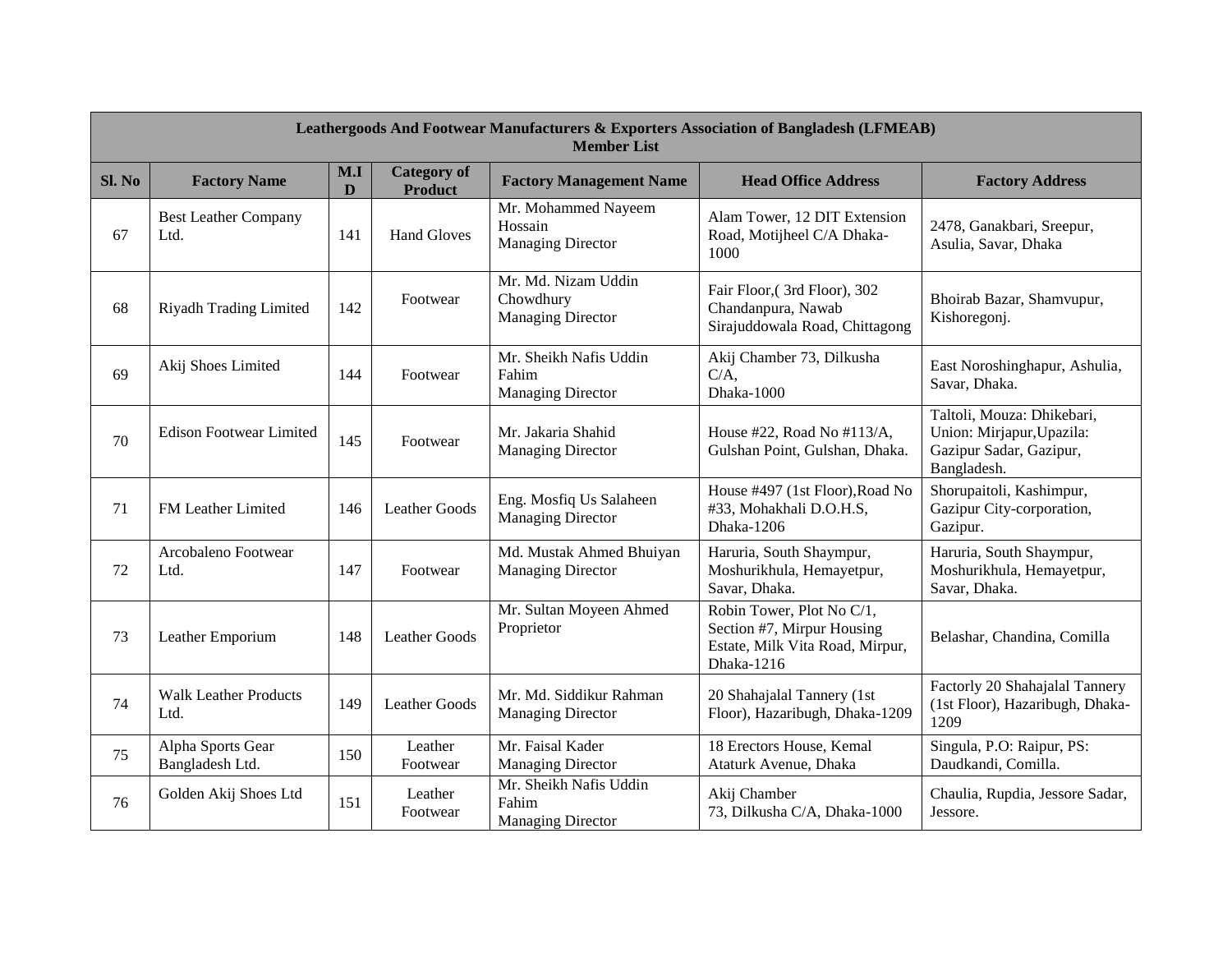|        | <b>Leathergoods And Footwear Manufacturers &amp; Exporters Association of Bangladesh (LFMEAB)</b><br><b>Member List</b> |          |                                      |                                                                |                                                                                        |                                                                         |  |  |  |
|--------|-------------------------------------------------------------------------------------------------------------------------|----------|--------------------------------------|----------------------------------------------------------------|----------------------------------------------------------------------------------------|-------------------------------------------------------------------------|--|--|--|
| Sl. No | <b>Factory Name</b>                                                                                                     | M.I<br>D | <b>Category</b> of<br><b>Product</b> | <b>Factory Management Name</b>                                 | <b>Head Office Address</b>                                                             | <b>Factory Address</b>                                                  |  |  |  |
| 77     | Posh Footwear & Craft<br>Ltd.                                                                                           | 153      | Footwear                             | Mr. Salman Reza Shaheen<br><b>Managing Director</b>            | 11 Deer House (Top Floor),<br>Road #25, Sector #07, Uttara,<br>Dhaka-1230              | Gorgoria Masterbari Bazar,<br>Gilarchala Road, Sreepur,<br>Gazipur-1740 |  |  |  |
| 78     | Fengsheng Industrial Co<br>Ltd.                                                                                         | 154      | Leather Goods                        | Mr. Xu Dinggan<br><b>Managing Director</b>                     | S.A. Tower, Vill+Po: Kumira,<br>Ward: 07, Sitakunda, Chittagong                        | S.A. Tower, Vill+Po: Kumira,<br>Ward: 07, Sitakunda,<br>Chittagong      |  |  |  |
| 79     | Rhivaan Footwear &<br>Leather Craft Ltd.                                                                                | 155      | Footwear                             | Mr. Moshaheedul Ghani<br>Chowdhury<br><b>Managing Director</b> | Plat-7, Road-17, Flat-<br>12B, Rupsha Tower, Banani,<br>C/A, Dhaka-1213                | Sathbaria, Baidyer bazar,<br>Sonergoan, Narayngonj                      |  |  |  |
| 80     | Uniworld Footwear<br>Technology Ltd.                                                                                    | 156      | Footwear                             | Mr. Md. Mizanur Rahman<br><b>Managing Director</b>             | House #76, Road #Gausul Azam<br>Avenue, Sector #13, Uttara,<br>Dhaka-1230, Bangladesh. | Full Bagan, Madrasha Road,<br>Zirabo, Ashulia, Dhaka-1314.              |  |  |  |
| 81     | Rong Da International<br>Enterprise Ltd.                                                                                | 157      | Footwear                             | Mr. Tang Cheng Yong<br>Chairman                                | TCB Bhaban, Bandortila, CEPZ,<br>Chittagong, Bangladesh.                               | TCB Bhaban, Bandortila,<br>CEPZ, Chittagong, Bangladesh.                |  |  |  |
| 82     | RJM Footwear Ltd.                                                                                                       | 158      | Footwear                             | Mr. Jasim Ahmed<br><b>Managing Director</b>                    | CJMCL, Ispahani Jetty Road,<br>Mohora, Kalurghat, Chittagong.                          | CJMCL, Ispahani Jetty Road,<br>Mohora, Kalurghat, Chittagong.           |  |  |  |
| 83     | Foot Edge Leather Craft<br>Ltd.                                                                                         | 160      | Leathergoods &<br>Footwear           | Mr. Khwaja Sahadat Ullah<br>Managing Director,                 | House 31, Road 17, Block #E,<br>Banani, Dhaka                                          | Kandapara, Nuralapur Union,<br>Norsingdi.                               |  |  |  |
| 84     | Premier Footwear Ltd.                                                                                                   | 161      | Footwear                             | Mr. Md. Abul Kalam<br><b>Managing Director</b>                 | Plot No 85, BSCIC Industrial<br>Area, Kawnia, Barisal.                                 | Plot No 85, BSCIC Industrial<br>Area, Kawnia, Barisal.                  |  |  |  |
| 85     | <b>Alliance Leather Goods</b><br>& Footwear Ltd.                                                                        | 163      | <b>Leather Goods</b><br>& Footwear   | Mr. Md. Salimuzzaman<br><b>Managing Director</b>               | House-70, Road-15, Block-C,<br>Banani, Dhaka-1213                                      | Chandertek(Mogardia),<br>Satarkul, Badda, Dhaka-1212                    |  |  |  |
| 86     | TTT Leather & Footwear<br><b>Industries Limited</b>                                                                     | 164      | Footwear                             | Mr. Md. Salim<br>Managing Director                             | Gawsia Kashem Center (12th<br>Floor), 10/2, Arambagh,<br>Motijheel C/A, Dhaka-1000     | Holding No-01,<br>Block No-Q, Ward No-4,<br>Sardagong, Gazipur          |  |  |  |
| 87     | Western Footwear Ltd.                                                                                                   | 165      | Footwear                             | Mr. Md. Golam Rahman<br><b>Managing Director</b>               | House-18, Road-22, Block-K,<br>Banani, Dhaka-1213                                      | Echakhali, Ghash Hawla,<br>Gazaria, Palash, Narsingdi,<br>Bangladesh.   |  |  |  |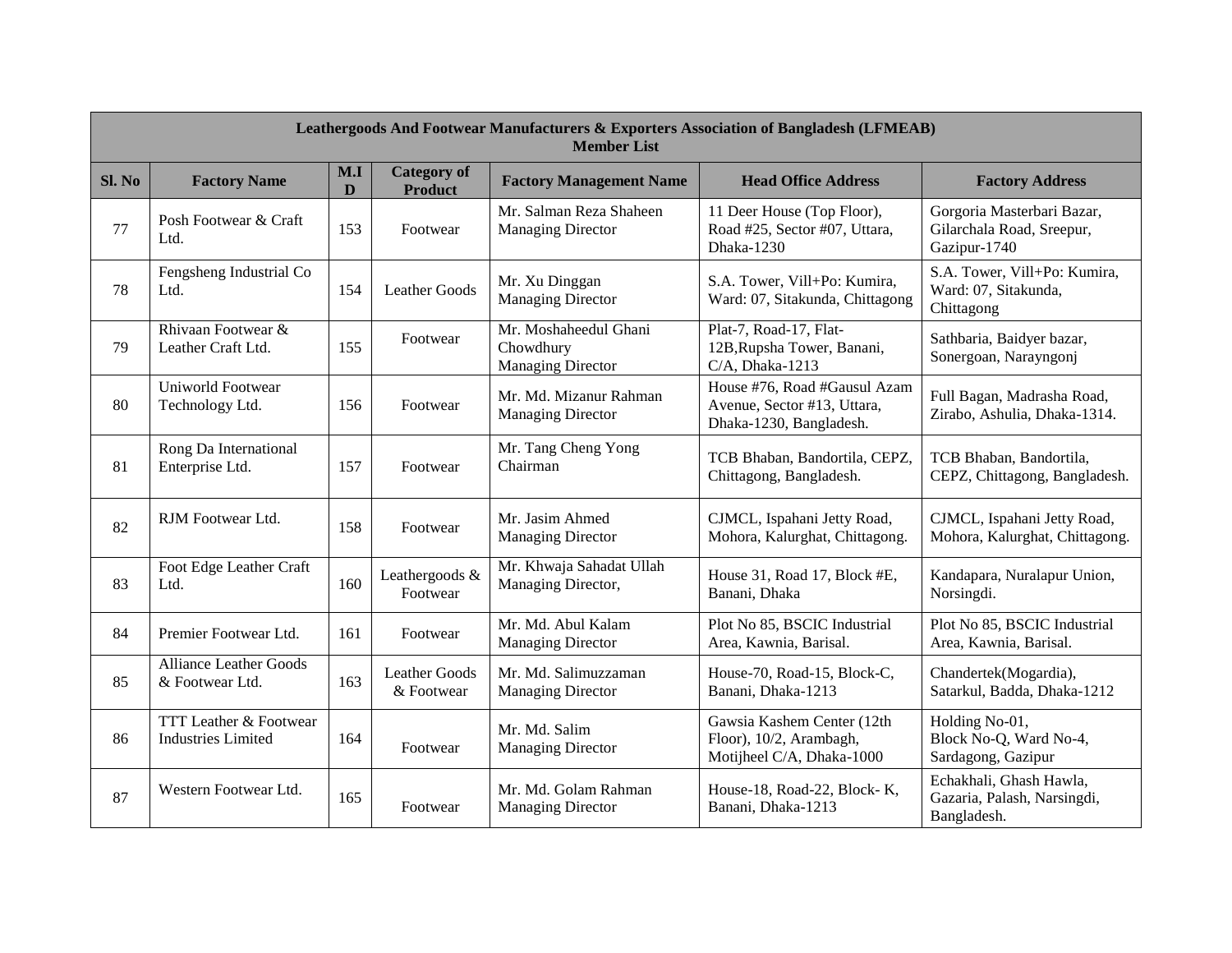|        | <b>Leathergoods And Footwear Manufacturers &amp; Exporters Association of Bangladesh (LFMEAB)</b><br><b>Member List</b> |          |                                                    |                                                          |                                                                                      |                                                                             |  |  |  |
|--------|-------------------------------------------------------------------------------------------------------------------------|----------|----------------------------------------------------|----------------------------------------------------------|--------------------------------------------------------------------------------------|-----------------------------------------------------------------------------|--|--|--|
| SI. No | <b>Factory Name</b>                                                                                                     | M.I<br>D | <b>Category</b> of<br><b>Product</b>               | <b>Factory Management Name</b>                           | <b>Head Office Address</b>                                                           | <b>Factory Address</b>                                                      |  |  |  |
| 88     | The Shoes Bangladesh<br>Limited                                                                                         | 166      | Footwear                                           | Mr. Rajib Ahamed<br><b>Managing Director</b>             | House #90, New Airport Road,<br>Kakoli, Banani, Dhaka-1213                           | Sreekhondia, Tongabari,<br>Ashulia, Savar, Dhaka                            |  |  |  |
| 89     | Excellent Footwear Ltd.                                                                                                 | 167      | Footwear                                           | Mr. Md. Abul Kalam Azad<br><b>Managing Director</b>      | Palowan City (North),<br>Chitrashail, Zirabo, Ashulia,<br>Dhaka-1341                 | Palowan City (North),<br>Chitrashail, Zirabo, Ashulia,<br>Dhaka-1341        |  |  |  |
| 90     | <b>Bangladesh Machine</b><br>Tools Factory Ltd.                                                                         | 169      | Footwear                                           | Major General Sultanuzzaman<br>Md. Saleh Uddin, SGP, ndc | House #41, Road #07, Dhaka<br>Cantt, Dhaka-1206.                                     | BADC Road, Joydevpur,<br>Gazipur.                                           |  |  |  |
| 91     | M & M Travelling Goods<br>(BD) Ltd.                                                                                     | 170      | <b>Leather Goods</b><br>(Synthetic $&$<br>Leather) | Mr. Md. Monwarul Islam<br><b>Managing Director</b>       | 37/22 (1st Floor), Joint Quarter,<br>Shyamoli Ring Road,<br>Mohammadpur, Dhaka-1207. | Chargatina, Enayetpur,<br>Ullahpara-6760, Sirajganj,<br>Bangladesh.         |  |  |  |
| 92     | <b>Runner Footwear Limited</b>                                                                                          | 171      | Footwear                                           | Mr. Hafizur Rahman Khan<br>Chairman                      | 138/1, Tejgaon Industrial Area,<br>Dhaka-1208                                        | Unit 3, Tengra, Telihati, Sripur,<br>Gazipur.                               |  |  |  |
| 93     | A And A Shoes Limited                                                                                                   | 172      | Footwear                                           | Mr. Tasvirul Hasan<br><b>Managing Director</b>           | Modina Tower (5th Floor)<br>805/A, CDA Avenu, GEC<br>Cercle, Chittagong.             | Kotta Bazar, Basbaria,<br>Sitakunda, Chittagong.                            |  |  |  |
| 94     | Frame House Footwear<br>Ltd.                                                                                            | 173      | Footwear                                           | Mr. Syed Shabbir Raza<br><b>Managing Director</b>        | Thana Bus Stand, Dakshin Para,<br>Dhamrai, Dhaka-1350                                | Thana Bus Stand, Dakshin Para,<br>Dhamrai, Dhaka-1350                       |  |  |  |
| 95     | Leather Industries of<br><b>Bangladesh Limited</b>                                                                      | 174      | Leather Goods                                      | Mr. Aniruddha Kumar Roy<br><b>Managing Director</b>      | 54/1 Sher-e-Bangla Road,<br>Hazaribagh, Dhaka-1209                                   | 54/1 Sher-e-Bangla Road,<br>Hazaribagh, Dhaka-1209                          |  |  |  |
| 96     | S.K'S Planet                                                                                                            | 175      | <b>Leather Goods</b>                               | Mr. Suvra Jyoti Das<br><b>Managing Director</b>          | Nilnagar (Beside of Maa Somil),<br>Ambag, Konabari, Gazipur,<br>Bangladesh.          | Nilnagar (Beside of Maa<br>Somil), Ambag, Konabari,<br>Gazipur, Bangladesh. |  |  |  |
| 97     | <b>Footland Leather Product</b>                                                                                         | 176      | <b>Leather Goods</b><br>& Footwear                 | Mr. Rashedul Hasan<br>Proprietor                         | 84 Rajakhali, Demra, Dhaka-<br>1306                                                  | 84 Rajakhali, Demra, Dhaka-<br>1306                                         |  |  |  |
| 98     | <b>AIMCO</b> Footwear                                                                                                   | 177      | Footwear                                           | Md. Anowar Uddin Hossaini<br>Proprietor                  | 112/169 North Gazirchat,<br>Dhamsona Union, Baipal, Savar,<br>Dhaka-1344             | 112/169 North Gazirchat,<br>Dhamsona Union, Baipal,<br>Savar, Dhaka-1344    |  |  |  |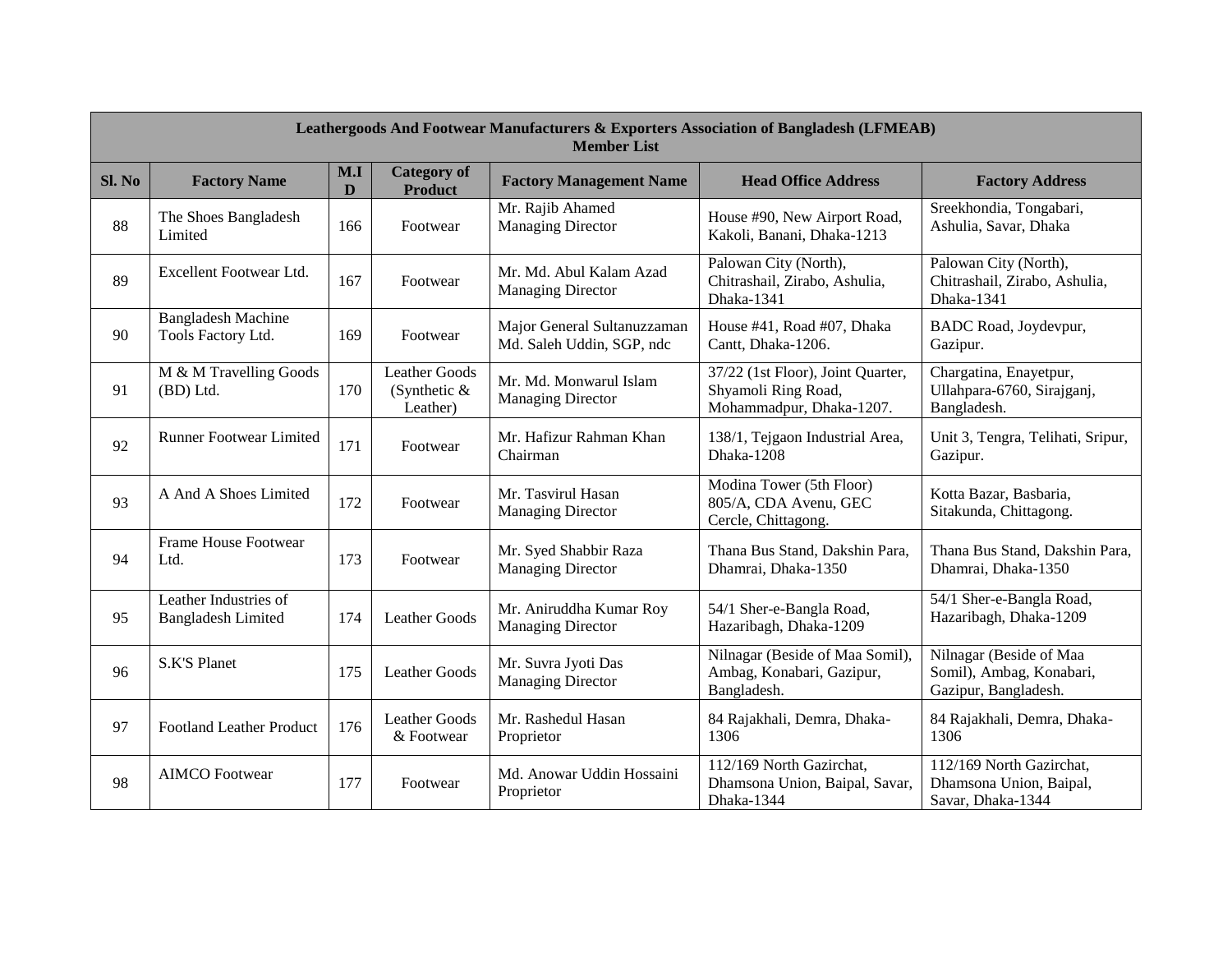|        | <b>Leathergoods And Footwear Manufacturers &amp; Exporters Association of Bangladesh (LFMEAB)</b><br><b>Member List</b> |          |                                      |                                                                        |                                                                                           |                                                                                   |  |  |  |
|--------|-------------------------------------------------------------------------------------------------------------------------|----------|--------------------------------------|------------------------------------------------------------------------|-------------------------------------------------------------------------------------------|-----------------------------------------------------------------------------------|--|--|--|
| Sl. No | <b>Factory Name</b>                                                                                                     | M.I<br>D | <b>Category</b> of<br><b>Product</b> | <b>Factory Management Name</b>                                         | <b>Head Office Address</b>                                                                | <b>Factory Address</b>                                                            |  |  |  |
| 99     | <b>Innovative Shoemakers</b><br>Limited                                                                                 | 178      | Footwear                             | Mr. Rezwanur Rashid<br>Majumdar<br><b>Managing Director</b>            | House-98, Road-5,<br>Block-F, Banani, Dhaka-1213                                          | Ananya Tetoibari, Sharabo,<br>Kashimpur, Gazipur                                  |  |  |  |
| 100    | <b>Trent Shoes Limited</b>                                                                                              | 179      | Footwear &<br>Goods                  | Mr. Ahmed Farhad Khan<br><b>Managing Director</b>                      | 211-212, Road #3, Janata<br>Housing, Sha Ali Bagh, Mirpur-<br>02, Dhaka-1216              | Aukpara, Ashulia, Savar,<br>Dhaka.                                                |  |  |  |
| 101    | Fabiha Footwear Ltd.                                                                                                    | 180      | Footwear                             | Mr. Mohammed Abul Kalam<br>Azad<br><b>Managing Director</b>            | 5, Elephant Road, Dhaka-1205,<br>Bangladesh.                                              | Nandakhali, Hemayetpur,<br>Savar, Dhaka.                                          |  |  |  |
| 102    | Footmark Footwear Ltd.                                                                                                  | 181      | Footwear                             | Mr. Emamul Ahsan<br><b>Managing Director</b>                           | Corp. Office: H #1/A, R #2/A, S<br>#11, Uttara, Dhaka.                                    | 59/1 Kornopara, Savar, Dhaka-<br>1230.                                            |  |  |  |
| 103    | Sustainably Yours Ltd.                                                                                                  | 182      | Leather Goods                        | Mr. Imrul Ahmed Tulin<br><b>Managing Director</b>                      | Plot-3, Road-2, Section-7, Mirpur<br>I/A, Mirpur, Pallabi, Dhaka                          | Plot-3, Road-2, Section-7, Mirpur<br>I/A, Mirpur, Pallabi, Dhaka                  |  |  |  |
| 104    | <b>Glory Footwear Limited</b>                                                                                           | 183      | Footwear                             | Mr. S.M Saidul Haque<br><b>Managing Director</b>                       | Ja-28/8-D, Haque Tower,<br>Mohakhali CA, Dhaka-1212                                       | Kacharipara, Piruzali, Gazipur<br>Sadar, Gazipur                                  |  |  |  |
| 105    | Nuovo Shoes (BD) Ltd.                                                                                                   | 184      | Footwear                             | Md. Hedayetullah Ron<br><b>Managing Director</b><br>(Director, LFMEAB) | Suite #B2-B3, Level #02,<br>Block-Cen (H), House #06,<br>Road #109, Dhaka-1212.           | Plot #81-82, West Padardia,<br>Satarkul, Badda, Dhaka,<br>Bangladesh.             |  |  |  |
| 106    | Smart-Shoes Ltd.                                                                                                        | 185      | Footwear                             | Md. Zakir Hossain Patowary<br><b>Managing Director</b>                 | House #407, Road #29, New<br>DOHS, Mohakhali, Dhaka-<br>1206.                             | Khewa Ghat, Birulia, Savar,<br>Dhaka, Bangladesh.                                 |  |  |  |
| 107    | NS Footwear Ltd.                                                                                                        | 186      | Footwear                             | Mr. Abu Bakar Siddik<br><b>Managing Director</b>                       | Sattara Center, 9th Floor, 30/A<br>Naya Paltan, VIP Road, Dhaka-<br>1000, Bangladesh.     | East Monipur, Kabila Bazar,<br>Burichong, Comilla-3520                            |  |  |  |
| 108    | Craftsman Footwear And<br>Accessories Limited                                                                           | 187      | Footwear                             | Mr. Sadat Hossain Salim<br>Chairman                                    | 6-B, 47 Lake Circus, Kalabagan,<br>Dhanmondi, Dhaka-1205                                  | Abder Jaina Bazar, Sreepur<br>(Near Mawna), Gazipur                               |  |  |  |
| 109    | Nadia Shoes Pvt. Ltd.                                                                                                   | 188      | Footwear                             | Mr. Mecca Iqbal Ahamed<br><b>Managing Director</b>                     | Farida Classic Shoes Pvt Ltd.,<br>located at 151/4, Mount<br>Poonamallee Road, Ramapuram, | 371/1, Bangobondhu Road,<br>Tonga Bari More, Ashulia-<br>1341, Dhaka, Bangladesh. |  |  |  |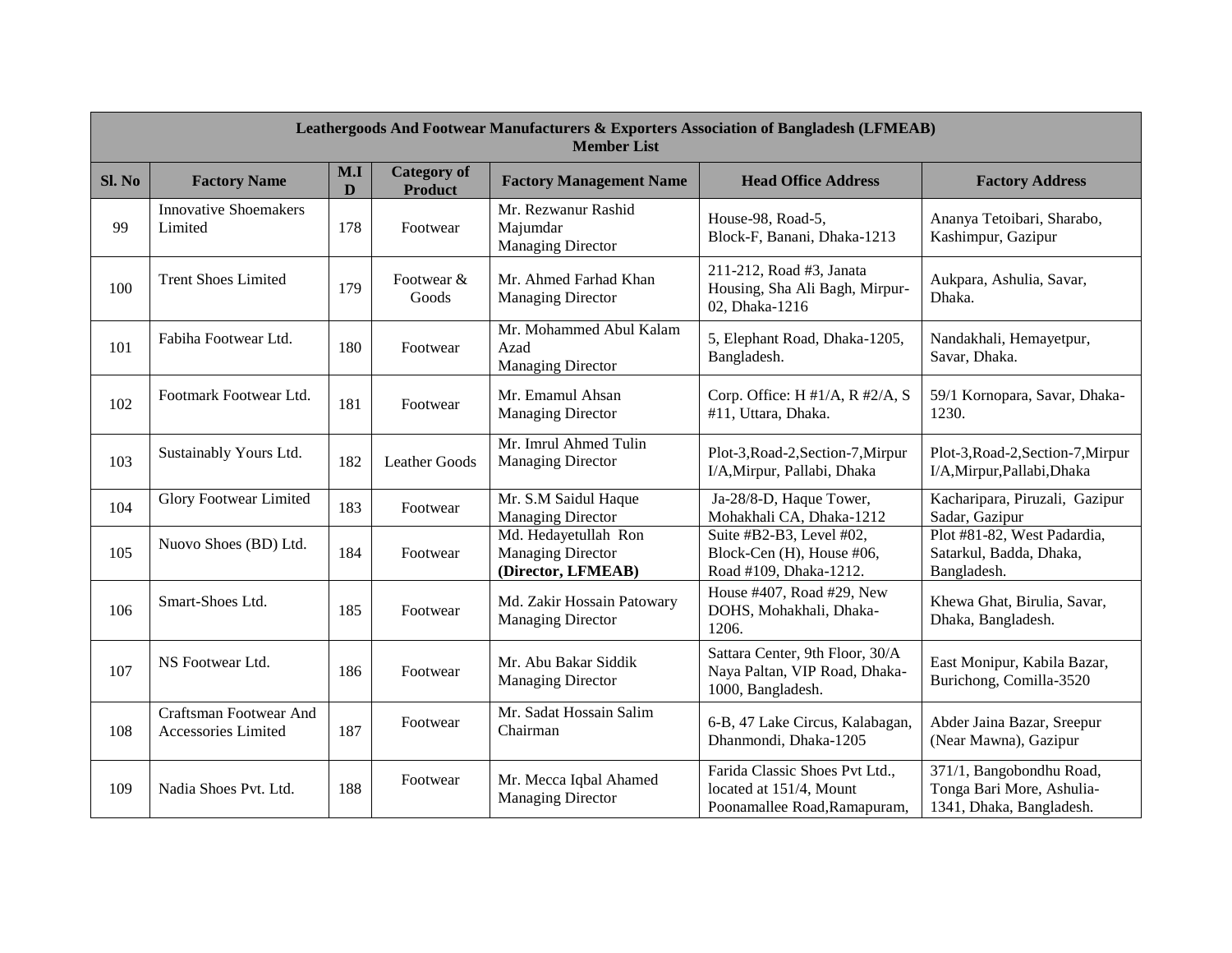|        | <b>Leathergoods And Footwear Manufacturers &amp; Exporters Association of Bangladesh (LFMEAB)</b><br><b>Member List</b> |          |                                      |                                                                        |                                                                                                                                                   |                                                                                                                                                   |  |  |  |
|--------|-------------------------------------------------------------------------------------------------------------------------|----------|--------------------------------------|------------------------------------------------------------------------|---------------------------------------------------------------------------------------------------------------------------------------------------|---------------------------------------------------------------------------------------------------------------------------------------------------|--|--|--|
| Sl. No | <b>Factory Name</b>                                                                                                     | M.I<br>D | <b>Category</b> of<br><b>Product</b> | <b>Factory Management Name</b>                                         | <b>Head Office Address</b>                                                                                                                        | <b>Factory Address</b>                                                                                                                            |  |  |  |
|        |                                                                                                                         |          |                                      |                                                                        | Chennai 600 089, Tamil Nadu,<br>India                                                                                                             |                                                                                                                                                   |  |  |  |
| 110    | Sanghavi Shoe<br>Accessories (BD) Pvt.<br>Ltd.                                                                          | 189      | Shoe Last                            | Mr. Md. Saiful Islam<br><b>Managing Director</b><br>(President-LFMEAB) | Skylark Point, Suite No. 9J1,<br>(9th Flr.) 24/A, Bijoynagar,<br>Dhaka, Bangladesh.                                                               | Tayabpur, Kondalbagh, Zirabo,<br>Ashulia, Savar, Dhaka.                                                                                           |  |  |  |
| 111    | Riding High Limited                                                                                                     | 190      | Leather goods                        | Mr. Harun Miah<br>Chairman                                             | Holding No: 1644, Alisharkul,<br>Habigonj Road, Ward # 06,<br>Union #02 Bhunobir, P.O:<br>Satgaon,<br>Sreemangal, Moulvibazar 3210,<br>Bangladesh | Holding No: 1644, Alisharkul,<br>Habigonj Road, Ward #06,<br>Union #02 Bhunobir, P.O:<br>Satgaon,<br>Sreemangal, Moulvibazar 3210,<br>Bangladesh. |  |  |  |
| 112    | Pioneer Footwear Ltd.                                                                                                   | 191      | Footwear                             | Mr. D. M. Akteruzzaman<br>Polin<br><b>Managing Director</b>            | Sukonna Tower, 2nd Floor,<br>35-Mirpur Road, New Market,<br>Dhaka, Bangladesh                                                                     | 280, Bhangnahati, Block-C,<br>Ward: #4, mawna Sreepur<br>Road, Sreepur, Gazipur.                                                                  |  |  |  |
| 113    | Golden Sky Footwear<br>Limited                                                                                          | 192      | Footwear                             | Mr. Md. Rakib Uddin Dewan<br>(Ratan)<br>Chairman                       | Level #13, House #09, Road<br>#02, Sector #03, Uttara, Dhaka-<br>1230, Bangladesh.                                                                | Ward #07, Chandora, Kaliakair,<br>Gazipur.                                                                                                        |  |  |  |
| 114    | <b>Shoe Master Footwear</b><br>Ltd.                                                                                     | 193      | Footwear                             | Mr. Abdullah Al Mamun<br><b>Managing Director</b>                      | House #45, Shah Makhdum<br>Avenue, Sector #12, Uttara,<br>Dhaka-1230.                                                                             | Ramdi, Kuliarchar-2340,<br>Kishoregonj, Bangladesh                                                                                                |  |  |  |
| 115    | Kushum Kali Shoes<br>Factory                                                                                            | 194      | Footwear                             | Mrs. Nazma Khatun<br>Proprietor                                        | Fair Moushumi, 1/A (1st Floor)<br>Ga-70/1, Middle Badda, Dhaka.                                                                                   | House 1660, Latifpur,<br>Dakkhinpara, Kashimpur,<br>Gazipur.                                                                                      |  |  |  |
| 116    | Legacy Footwear Limited                                                                                                 | 195      | Footwear                             | Mr. Kazi Rafi Ahamad<br><b>Managing Director</b>                       | House #133 (Gr. Floor), Lane<br>#01 (West), DOHS Baridhara,<br>Dhaka-1206                                                                         | Vannara, Mouchak, Gazipur.                                                                                                                        |  |  |  |
| 117    | <b>Sunwe Footwear Limited</b>                                                                                           | 196      | Footwear                             | Mr. Shahedul Islam<br><b>Managing Director</b>                         | PBL Tower (13th Floor), 17<br>Gulshan North C/A, Gulshan-2,<br>Dhaka-1212.                                                                        | 652, Bahadurpur, Vimbazar,<br>Mirzapur, Gazipur.                                                                                                  |  |  |  |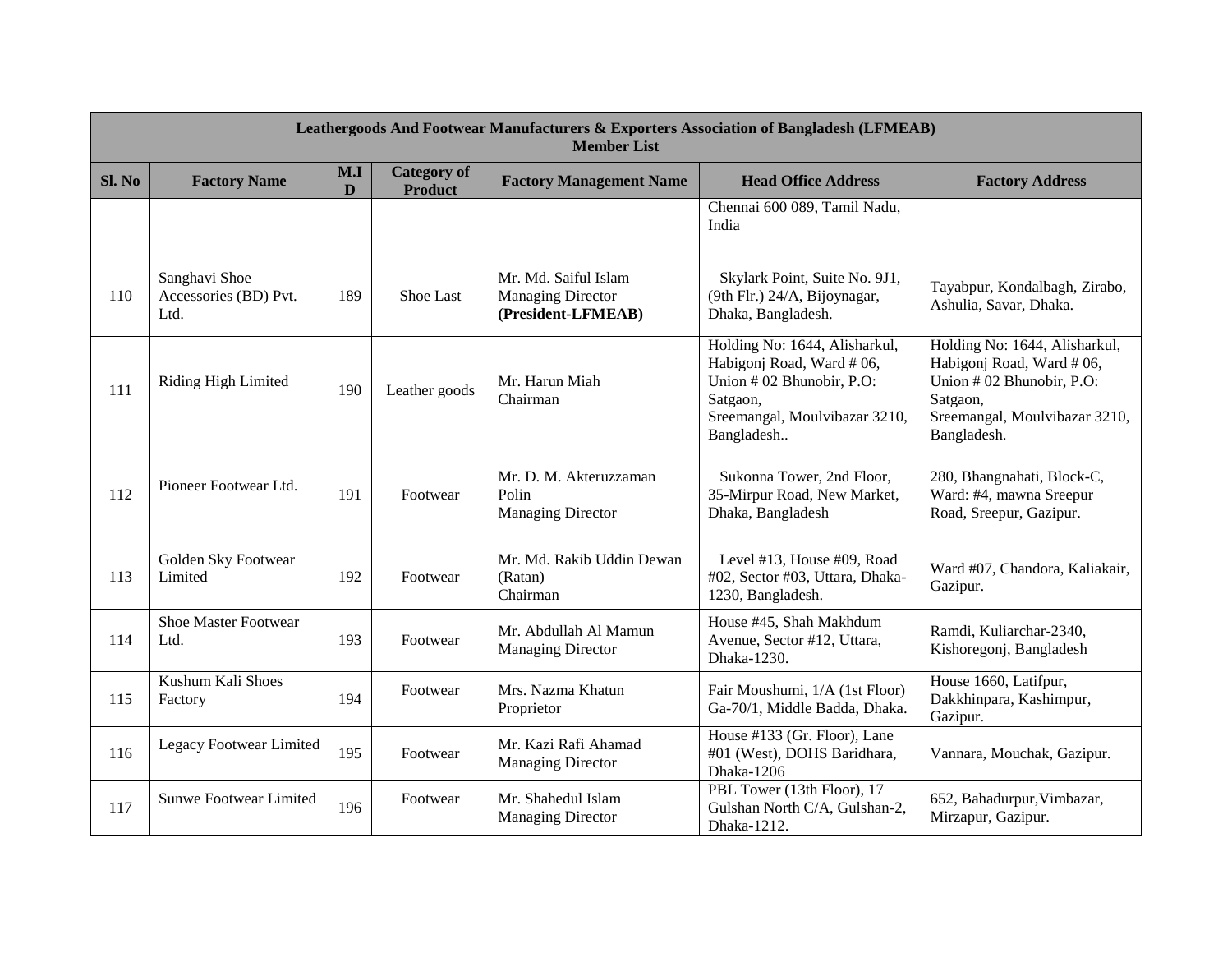| <b>Leathergoods And Footwear Manufacturers &amp; Exporters Association of Bangladesh (LFMEAB)</b><br><b>Member List</b> |                                                 |          |                                      |                                                                    |                                                                                             |                                                                                      |
|-------------------------------------------------------------------------------------------------------------------------|-------------------------------------------------|----------|--------------------------------------|--------------------------------------------------------------------|---------------------------------------------------------------------------------------------|--------------------------------------------------------------------------------------|
| Sl. No                                                                                                                  | <b>Factory Name</b>                             | M.I<br>D | <b>Category</b> of<br><b>Product</b> | <b>Factory Management Name</b>                                     | <b>Head Office Address</b>                                                                  | <b>Factory Address</b>                                                               |
| 118                                                                                                                     | Good Bags &<br>Accessories Limited              | 197      | <b>Leather Goods</b>                 | Mr. Ziaur Rahman<br><b>Managing Director</b><br>(Director, LFMEAB) | TCB Bhaban, 9th Floor, 1<br>Kawran Bazar, Dhaka.                                            | R.S. Daag No- 223-226,<br>Jadurchar, Hemayetpur, Savar,<br>Dhaka.                    |
| 119                                                                                                                     | Tahmeena Eva &<br>Accessories Industries        | 198      | Footwear                             | Md. Zahir Uddin<br><b>Managing Director</b>                        | VIP Road, South Patenga,<br>Chattogram                                                      | VIP Road, South Patenga,<br>Chattogram                                               |
| 120                                                                                                                     | Parasole Footwear<br>Limited                    | 199      | Footwear                             | Mr. Moshiur<br>RahmanManaging Director                             | Paragon House, 5 Mohakhali<br>C/A, Dhaka-1212.                                              | Moddho Gazirchat, Ashulia,<br>Savar, Dhaka.                                          |
| 121                                                                                                                     | <b>RIM Leather Limited</b>                      | 200      | Leather<br>Products                  | Mr. Obaidul Haque Sarkar<br><b>Managing Director</b>               | 30, Zahid Plaza, Gulshan 2,<br>Dhaka-1212                                                   | Mukti Joddha Road, Saide<br>Nagor, Natun Bazar, Dhaka-<br>1212                       |
| 122                                                                                                                     | Golden Union Leather<br>Products Ltd.           | 201      | <b>Leather Goods</b>                 | Mr. Chen Qi,<br>Chairman                                           | Gazirchart, Baypail, Ashulia,<br>Savar, Dhaka, Bangladesh                                   | Gazirchart, Baypail, Ashulia,<br>Savar, Dhaka, Bangladesh                            |
| 123                                                                                                                     | <b>PnR Leather Product</b>                      | 202      | <b>Leather Goods</b>                 | Mr. Akkas Uddin Molla<br>Proprietor                                | Osman Tower, 56/1, S.M.<br>Maleh Road, Narayangonj,<br>Bangladesh.                          | Tafin Tower, Vill: Tetuljhora,<br>Post: Rajfulbaria P.S: Savar,<br>Dist: Dhaka-1340. |
| 124                                                                                                                     | Austan Ltd.                                     | 203      | Crust to<br>Finished<br>Leather      | Mr. Ibnul Wara<br><b>Managing Director</b>                         | DEPZ (Old Area), Plot-103-<br>104, Ganakbari, Savar, Dhaka-<br>1349                         | DEPZ (Old Area), Plot-103-<br>104, Ganakbari, Savar, Dhaka-<br>1349                  |
| 125                                                                                                                     | Accenture Footwear and<br>Leather Products Ltd. | 204      | Footwear &<br><b>Leather Goods</b>   | Mr. A.K.M Mosphiqur<br>Rahman (Masud)<br><b>Managing Director</b>  | 20/H/1, Moneshwar Road,<br>Jigatola Tannery More, Dhaka,<br>1209                            | Present Address: Jhawchor,<br>Munshipara, Hemayetpur,<br>Savar, Dhaka                |
| 126                                                                                                                     | <b>Bling Leather Products</b><br>Ltd.           | 205      | Footwear &<br><b>Leather Goods</b>   | Mr. Mohammod Selim<br><b>Managing Director</b>                     | House- 517 (2nd Floor), Lane-<br>10, DOHS Baridhara, Dhaka-<br>1206                         | Ghonirampur, Taragonj,<br>Rangpur                                                    |
| 127                                                                                                                     | <b>GLOGO INDUSTRIES</b><br><b>LIMITED</b>       | 206      | <b>Sports Shoes</b>                  | Mr. Syed Ahmed Talukder<br>Chairman                                | Plot-479, House- M 70/2, Merul<br>Badda, Dhaka, 1212                                        | Plot-479, House- M 70/2, Merul<br>Badda, Dhaka, 1212                                 |
| 128                                                                                                                     | Pacific Shoes & Bags<br>Industries              | 207      | <b>Leather Goods</b><br>& Footwear   | Mr. S.M Hasanuzzaman<br>Proprietor                                 | Planners Tower, 10th Floor,<br>13/A Sonargaon Road, Kawran<br>Bazar, Dhanmondi, Dhaka, 1000 | Sotokhali, Shalikha, Arpara,<br>Shalikha, Magura-7620                                |
| 129                                                                                                                     | <b>Mainland Development</b><br>(BD) Co. Ltd.    | 208      | Leather $&$<br>Synthetic<br>Goods    | Mr. Shah Shamsul Alam<br>Chairman                                  | East Baghbari, Kashimpur,<br>Gazipur Sadar, Gazipur 1700                                    | East Baghbari, Kashimpur,<br>Gazipur Sadar, Gazipur 1700                             |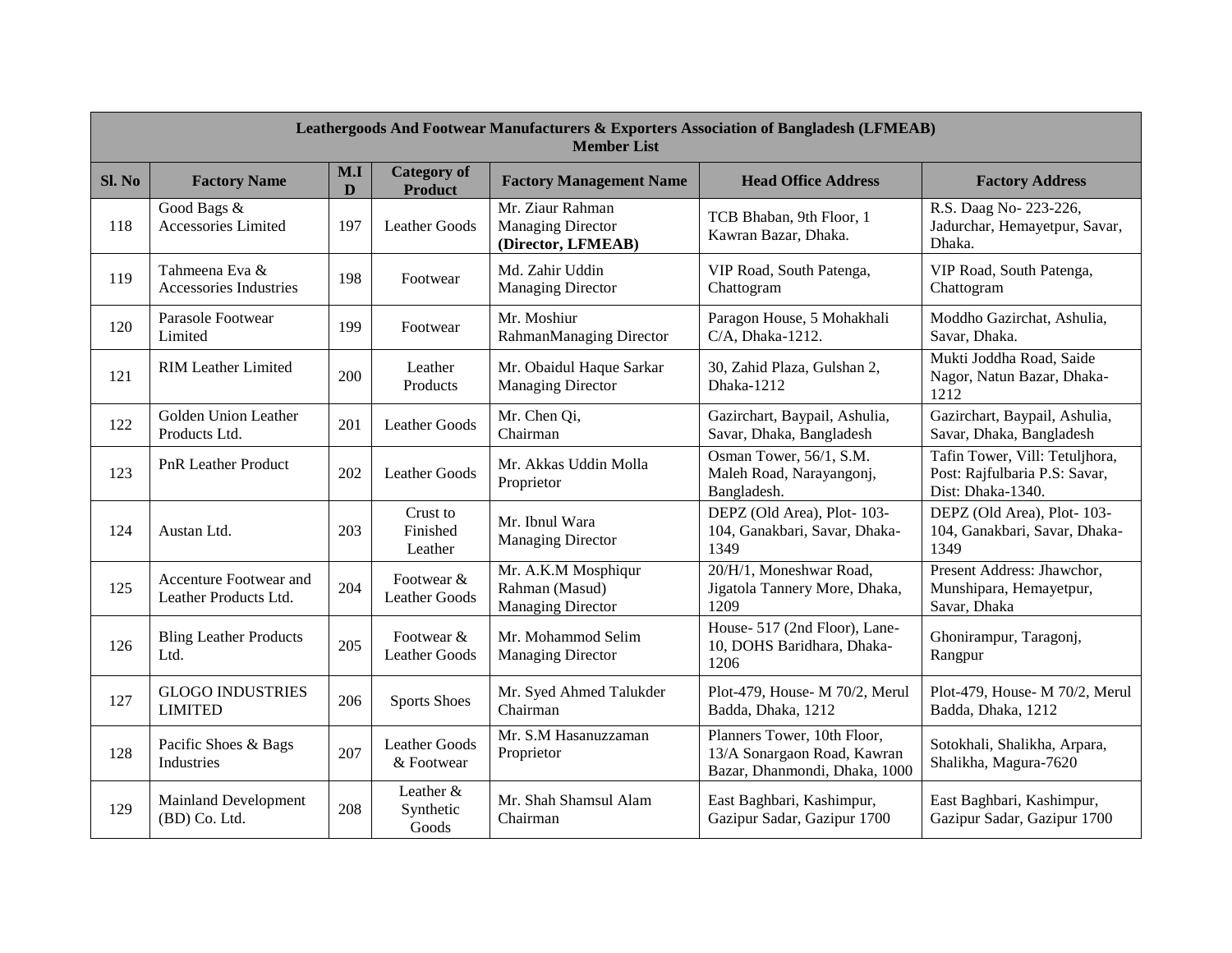| <b>Leathergoods And Footwear Manufacturers &amp; Exporters Association of Bangladesh (LFMEAB)</b><br><b>Member List</b> |                                            |                     |                                      |                                                         |                                                                                                       |                                                                              |
|-------------------------------------------------------------------------------------------------------------------------|--------------------------------------------|---------------------|--------------------------------------|---------------------------------------------------------|-------------------------------------------------------------------------------------------------------|------------------------------------------------------------------------------|
| Sl. No                                                                                                                  | <b>Factory Name</b>                        | M.I<br>$\mathbf{D}$ | <b>Category of</b><br><b>Product</b> | <b>Factory Management Name</b>                          | <b>Head Office Address</b>                                                                            | <b>Factory Address</b>                                                       |
| 130                                                                                                                     | Fariha Green Mood<br>Leathers Ltd          | 209                 | Synthetic<br><b>Leather Goods</b>    | Mr. Md. Monir Hossain<br><b>Managing Director</b>       | 145, Shantinagar, Eastern plus,<br>7th Floor, Suit#7/1-7, Dhaka-<br>1217                              | khadun, P.O: Rupshi,, P.S:<br>Rupgonj, Dist: narayangonj,<br>Bnagladesh      |
| 131                                                                                                                     | XIN CHANG SHOES<br><b>BDLTD</b>            | 210                 | Footwear                             | Mr. Ho Kun Lin<br>Chairman & Director                   | Plot-78-84, Cumilla, EPZ,<br>Cumilla, Bangladesh                                                      | Plot-78-84, Cumilla, EPZ,<br>Cumilla, Bangladesh                             |
| 132                                                                                                                     | Nobabee Footwears Ltd.                     | 211                 | Footwear                             | Mr. K.M Johir Faruk<br><b>Managing Director</b>         | Plot-B-27-31, BSCIC Industrial<br>Area Estate, Netrokona-<br>2400, bangladesh                         | Plot-B-27-31, BSCIC Industrial<br>Area Estate, Netrokona-2400,<br>Bangladesh |
| 133                                                                                                                     | M.K Foot Wear Ltd                          | 212                 | Footwear                             | Mr. Noor Mohammed<br><b>Managing Director</b>           | Flat #1B, House #17/A, Road<br>#03, Banani DOHS, Dhaka.                                               | Chalkpara, Mouna, Gazipur-<br>1740                                           |
| 134                                                                                                                     | <b>AMICO</b> Footwear                      | 213                 | Footwear                             | Ms. Nurah Hossaib<br>Proprietor                         | Boro Rangamatiya, Jorabo,<br>Ashulia, Savar, Dhaka-1344                                               | Boro Rangamatiya, Jorabo,<br>Ashulia, Savar, Dhaka-1344                      |
| 135                                                                                                                     | <b>WASIKA SAMEEN</b><br><b>LIMITED</b>     | 214                 | <b>Leather Goods</b>                 | Mr. Mustaq Sum Billah<br><b>Managing Director</b>       | Bhai Bhai Complex, Mouza 732<br>Purbahati, Hemayet pur,<br>Savar, Dhaka                               | Bhai Bhai Complex, Mouza 732<br>Purbahati, Hemayet pur,<br>Savar, Dhaka      |
| 136                                                                                                                     | Great Luggage & Leather<br>Goods Ltd       | 215                 | <b>Leather Goods</b>                 | Mr. Shamim Kabir<br><b>Managing Director</b>            | Baly Complex, (5th Floor), Plot<br>No- 33, Sector-3, Uttora, Dhaka-<br>1230                           | Natun Atashina, Chaitanya,<br>Shibpur, Narshingdi                            |
| 137                                                                                                                     | Bliss Fashion & Crafts<br>Ltd              | 216                 | Leather Goods                        | Mr. Iftekharul Alam<br><b>Managing Director</b>         | Durgapur, Mondolpara (<br>Purbachala), Ashulia, Dhaka,<br>Bangladesh.                                 | Durgapur, Mondolpara,<br>(Purbachol), Ashulia, Savar,<br>Dhaka               |
| 138                                                                                                                     | <b>4 A YARN DYEING</b><br>LTD.             | 217                 | Leather Goods                        | Mr. Md. Abdullah-Hill Nakib<br><b>Managing Director</b> | ABC Heritage (4th Floor), 2&4<br>Jashimuddin Avenue, Sector#<br>03, Uttara, Dhaka-1230,<br>Bangladesh | kaichabari, Baipail, Savar,<br>Dhaka-1340, Bangladesh.                       |
| 139                                                                                                                     | <b>STARK BAG</b><br><b>INDUSTRIES LTD.</b> | 218                 | <b>Leather Goods</b>                 | Mr. Md. Ishtiak Parag<br><b>Managing Director</b>       | Flat-1/C, House-07, Road-14/C,<br>Section-04, Uttara, Dhaka-1230,<br>Bangladesh                       | Khatihata,<br>Budhal, Brahmanbaria Sadar,<br>Brahmanbaria                    |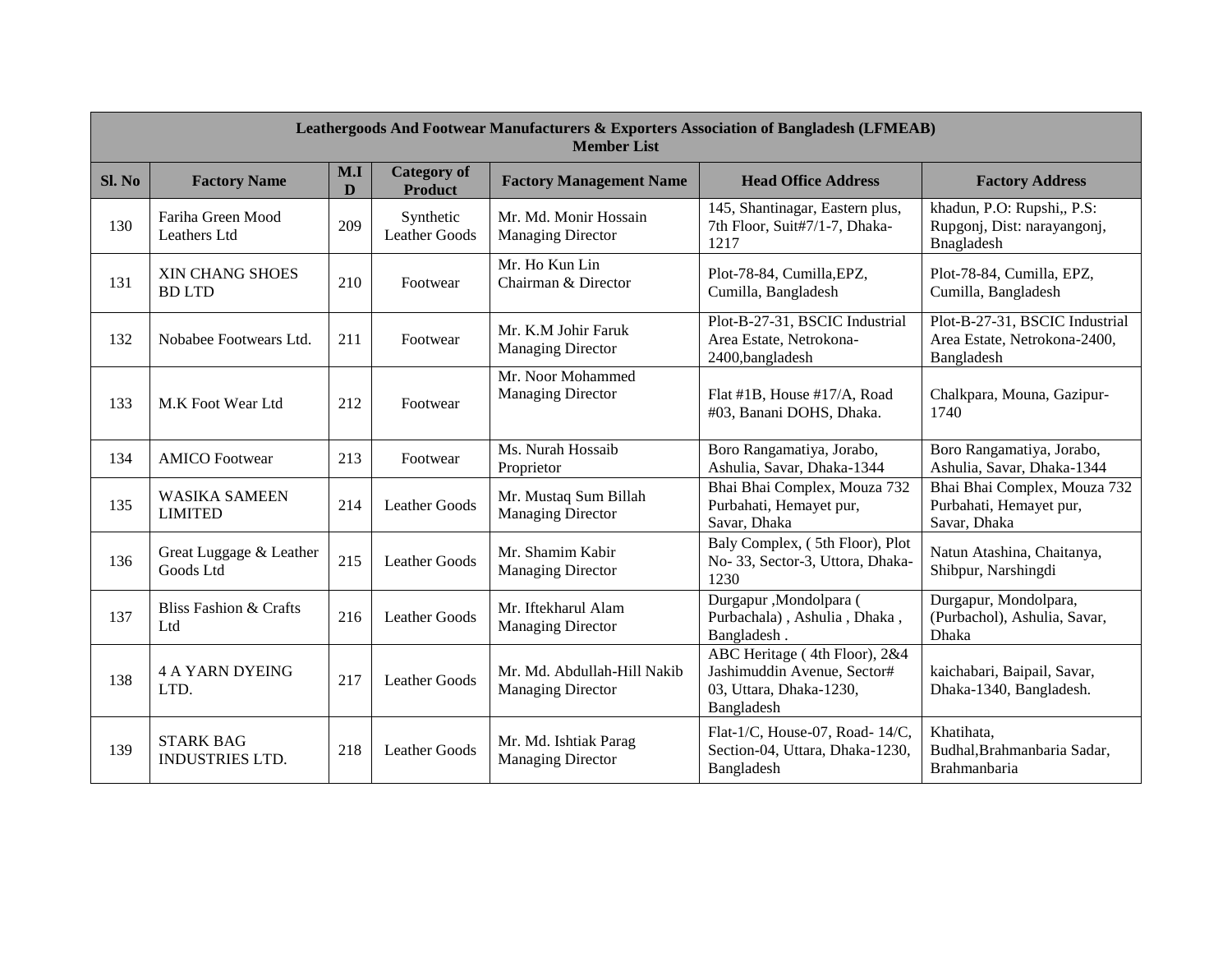| <b>Leathergoods And Footwear Manufacturers &amp; Exporters Association of Bangladesh (LFMEAB)</b><br><b>Member List</b> |                                               |          |                                      |                                                       |                                                                                               |                                                                                               |
|-------------------------------------------------------------------------------------------------------------------------|-----------------------------------------------|----------|--------------------------------------|-------------------------------------------------------|-----------------------------------------------------------------------------------------------|-----------------------------------------------------------------------------------------------|
| SI. No                                                                                                                  | <b>Factory Name</b>                           | M.I<br>D | <b>Category</b> of<br><b>Product</b> | <b>Factory Management Name</b>                        | <b>Head Office Address</b>                                                                    | <b>Factory Address</b>                                                                        |
| 140                                                                                                                     | Pakkar Leather (Pvt.)<br>Ltd.                 | 219      | <b>Leather Goods</b>                 | Mr. Thanveer Ahmed Pakkar<br><b>Managing Director</b> | 417, Eidgha, Katcha, Rasta,<br>Rampura,-4224, Halisahar,<br>Chittagong                        | 417, Eidgha, Katcha, Rasta,<br>Rampura,-4224, Halisahar,<br>Chittagong                        |
| 141                                                                                                                     | Mugdh Leather And<br>Fashion Design Ltd.      | 220      | <b>Leather Goods</b>                 | Mr. Md. Murad Hossain<br><b>Managing Director</b>     | House# 49, Word# 5, Block#<br>E/1, West Joynabari,<br>hemayetpur, Savar, Dhaka,<br>Bangladesh | House# 49, Word# 5, Block#<br>E/1, West Joynabari,<br>hemayetpur, Savar, Dhaka,<br>Bangladesh |
| 142                                                                                                                     | Karma Bangladesh                              | 221      | <b>Leather Goods</b>                 | Mr. Anupom Chakraborti<br><b>Managing Director</b>    | Notun Para, Purbahati,<br>hemayetpur, Savar, Dhaka                                            | Notun Para, Purbahati,<br>hemayetpur, Savar, Dhaka                                            |
| 143                                                                                                                     | Venice Leathergoods Ltd                       | 222      | <b>Leather Goods</b>                 | Mr. Md. Saifur Rahman<br><b>Managing Director</b>     | Tetuljhora College More,<br>Singair Road, Rajfulbaria<br>Hemayetpur, Savar, Dhaka             | Tetuljhora College More,<br>Singair Road, Rajfulbaria<br>Hemayetpur, Savar, Dhaka             |
| 144                                                                                                                     | Flossy Leather Craft Ltd.                     | 223      | <b>Leather Goods</b>                 | Mr. Neyamul Hasan<br><b>Managing Director</b>         | Shampur, Hemayetpur, Savar,<br>PO: 1340, Bangladesh                                           | Shampur, Hemayetpur, Savar,<br>PO: 1340, Bangladesh                                           |
| 145                                                                                                                     | China Yong Sheng<br>Leather Products Co. Ltd. | 224      | <b>Leather Goods</b>                 | Mr. Ivan Wong<br><b>Managing Director</b>             | Manikgongpara, Siakhali,<br>Ashulia, Savar, Dhaka                                             | Aushnara, Moterbazar,<br>Madhupur, Tangail-1996                                               |
| 146                                                                                                                     | One Piece Leather<br>Products (Pvt.) Ltd.     | 225      | <b>Leather Goods</b>                 | Mr. Gobindo Kumar Biswas<br>Chairman                  | 06 Zindabahar 1st Lane, Dhaka-<br>1100                                                        | Tetuljhora, Rajfulariya<br>Hemayetpur, Savar, Dhaka-<br>1347                                  |
| 147                                                                                                                     | Multi-Line Industries<br>Limited              | 226      | Footwear                             | Mr. Rathendra Nath<br>PaulChairman                    | PRAN-RFL Center, 105 Pragati<br>Sarani, Middle Badda, Dhaka-<br>1212                          | Danga Industrial 1720,<br>Park, Kazirchar, Danga, Palash,<br>Narshingdi                       |
| 148                                                                                                                     | Inova Polymer Limited                         | 227      | Granules                             | Mr. Md. Harun-Or-Rashid<br><b>Managing Director</b>   | Lot No: 3F-1, Block:B,<br>Pingfood Industrial Park,<br>Aminbazar, Savar, Dhaka-1348           | Lot No: 3F-1, Block:B,<br>Pingfood Industrial Park,<br>Aminbazar, Savar, Dhaka-1348           |
| 149                                                                                                                     | <b>IALT</b> Footwear Ltd.                     | 228      | Footwear                             | Mr. CAI YING<br>Managing Director                     | House: 103, Flat: 5B,<br>Suhrawardy Avenue Road,<br>Baridhara, Dhaka, Bangladesh.             | Katra, Shaogat, Bhulta, Gausia,<br>Rupgonj, Narayangonj.                                      |
| 150                                                                                                                     | Gardenia Footwear Ltd.                        | 229      | Footwear                             | Mr. Shirajul Islam Liton<br><b>Managing Director</b>  | Hindu Bhakurta,<br>Hemayetpur, Savar, Dhaka-1340,<br>Bangladesh                               | Hindu Bhakurta,<br>Hemayetpur, Savar, Dhaka-<br>1340, Bangladesh                              |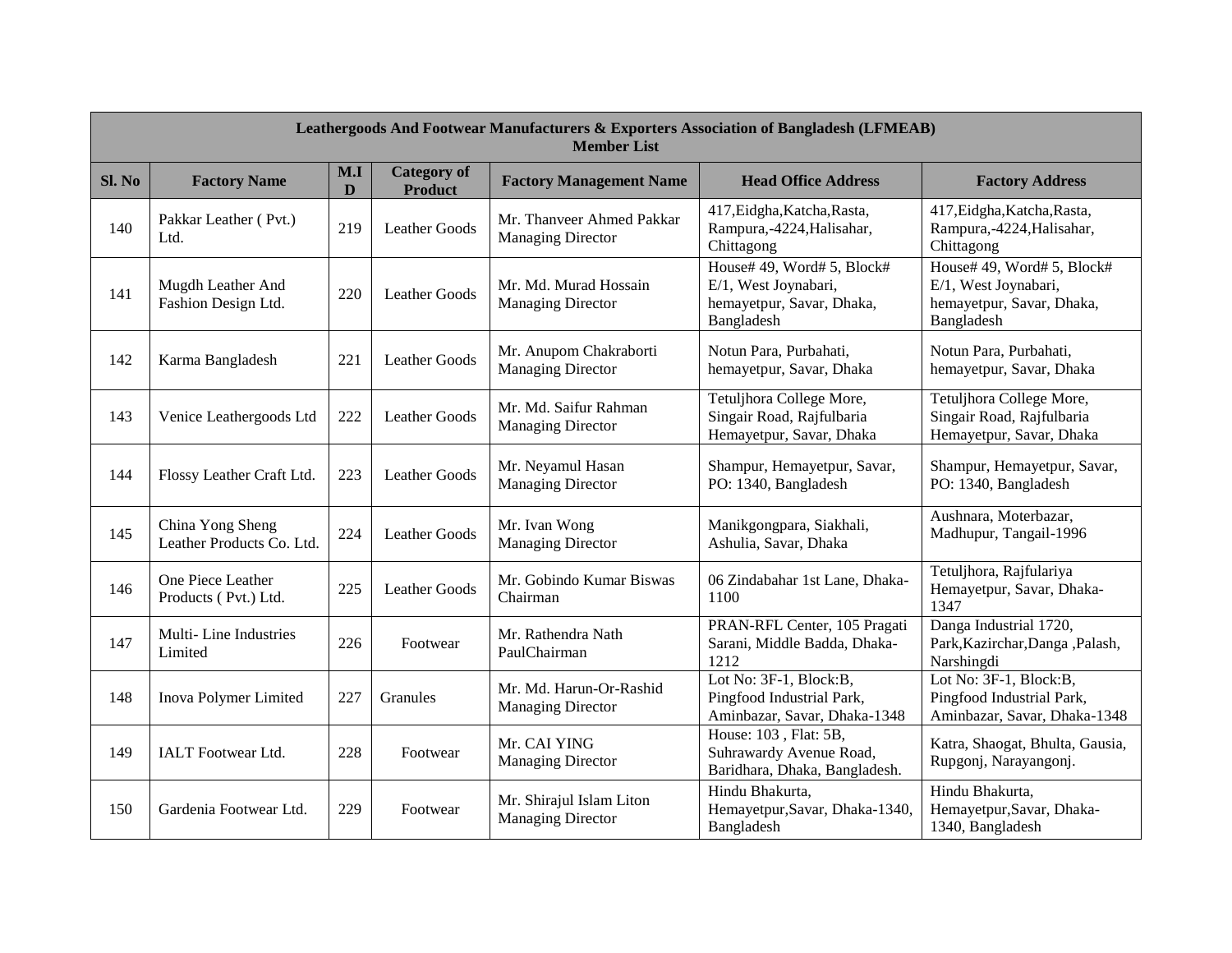| <b>Leathergoods And Footwear Manufacturers &amp; Exporters Association of Bangladesh (LFMEAB)</b><br><b>Member List</b> |                                                       |          |                                      |                                                         |                                                                                                    |                                                                                                    |
|-------------------------------------------------------------------------------------------------------------------------|-------------------------------------------------------|----------|--------------------------------------|---------------------------------------------------------|----------------------------------------------------------------------------------------------------|----------------------------------------------------------------------------------------------------|
| Sl. No                                                                                                                  | <b>Factory Name</b>                                   | M.I<br>D | <b>Category</b> of<br><b>Product</b> | <b>Factory Management Name</b>                          | <b>Head Office Address</b>                                                                         | <b>Factory Address</b>                                                                             |
| 151                                                                                                                     | <b>MAF FOOTWEAR</b><br>LTD.                           | 230      | Footwear                             | Mr. Hasnat Md. Abu Obida<br><b>Managing Director</b>    | Chandgaon I/A, Outer Signal,<br>Chandgaon, Chattogram-4221,<br>Bangladesh                          | Plot No-269, Nasirabad<br>Industrial Area, Baizid,<br>Chattogram                                   |
| 152                                                                                                                     | <b>SK TRIMS &amp;</b><br><b>INDUSTRIES LTD.</b>       | 231      | <b>Leather Goods</b>                 | Mr. M.A Kayum Howlader<br><b>Managing Director</b>      | 45, Madrasha Road, 111/33,<br>Tilargati, Sataish, Tongi,<br>Gazipur                                | 45, Madrasha Road, 111/33,<br>Tilargati, Sataish, Tongi,<br>Gazipur                                |
| 153                                                                                                                     | Winner World Leather<br>Bag & Luggage Factory<br>Ltd. | 232      | <b>Leather Goods</b>                 | Mr. Md. Shafiqul Islam<br><b>Managing Director</b>      | 6/B South Azibpur, Adamjee<br>EPZ Road, Siddhirgonj,<br>Narayangang                                | 6/B South Azibpur, Adamjee<br>EPZ Road, Siddhirgonj,<br>Narayangang                                |
| 154                                                                                                                     | Dekko Legacy Leather<br><b>Crafts Limited</b>         | 233      | Leather Goods                        | Ms. Nilufar Hossain<br>Chairman                         | Shimanto Shambhar, 8th Floor,<br>R-2, Dhanmondi, Dhaka-1205,<br>Bangladesh                         | Singair Road, South Shampur,<br>Hemayetpur, Savar, Dhaka                                           |
| 155                                                                                                                     | <b>SFA LEATHER</b><br><b>PRODUCTS</b><br>COMPANY LTD. | 234      | <b>Leather Goods</b>                 | Mr. Sanjoy Kumar Mondal<br><b>Managing Director</b>     | Nondokhali, Vill: Tetuljhora,<br>Post: Rajfulbaria P.S: Savar,<br>Dist: Dhaka-1340.                | Nondokhali, Vill: Tetuljhora,<br>Post: Rajfulbaria P.S: Savar,<br>Dist: Dhaka-1340.                |
| 156                                                                                                                     | <b>IQRA</b> Leather Craft.                            | 235      | <b>Leather Goods</b>                 | Ms. Dida Islam<br>Propritor                             | House# 49, Shah Makhdum<br>Avenue, Sector#12, Uttora,<br>Dhaka-1230                                | West Bhagalpur, Sararchar,<br>Bajitpur, Kishoreganj-2336                                           |
| 157                                                                                                                     | Gancio Footwear Ltd.                                  | 236      | Footwear                             | Mr. Sheikh Md Iqbal Hossain<br><b>Managing Director</b> | RD Square, 13th Floor, House-<br>03, Block#SE ((F), Gulshan<br>Avenue, Gulshan, Dhaka              | Kathgora, Zirabo, Ashulia,<br>Dhaka-1341                                                           |
| 158                                                                                                                     | <b>FULLEVER BD</b><br><b>LIMITED</b>                  | 237      | <b>Hand Gloves</b>                   | Mr. Kenneth Wong,<br><b>Managing Director</b>           | 320, Choydana (Hazir Pukur),<br>National University, Gacha,<br>Gazipur                             | 320, Choydana (Hazir Pukur),<br>National University, Gacha,<br>Gazipur                             |
| 159                                                                                                                     | Nourdjana Trade<br>International                      | 238      | Outsole                              | Mst. Shamsunnahar Sheli<br>Proprietor                   | Gorat, Ashulia, Savar, Dhaka                                                                       | Gorat, Ashulia, Savar, Dhaka                                                                       |
| 160                                                                                                                     | Nabila Traders                                        | 239      | Footwear                             | Mr. Yukub Ali<br>Proprietor                             | Ramchandrapur, Muradnagar,<br>Cumilla                                                              | Ramchandrapur, Muradnagar,<br>Cumilla                                                              |
| 161                                                                                                                     | <b>Arrow Manufacturing</b><br>Ltd.                    | 240      | Footwear                             | Ms. Sabrina Alam<br>Managing Director                   | Plot No-S-13-15, FIDC Road,<br><b>BSCIC I/A (Extened),</b><br>Kalurghat,<br>Chottogram, Bangladesh | Plot No-S-13-15, FIDC Road,<br><b>BSCIC I/A (Extened),</b><br>Kalurghat, Chottogram,<br>Bangladesh |
| 162                                                                                                                     | OMC Footwear Ltd.                                     | 241      | Footwear                             | Mr. Maruf Akter Mannan<br><b>Managing Director</b>      | Nalpathor, Kanchan, Rupgonj,<br>Narayanganj-1461, Bangladesh                                       | Nalpathor, Kanchan, Rupgonj,<br>Narayanganj-1461, Bangladesh                                       |